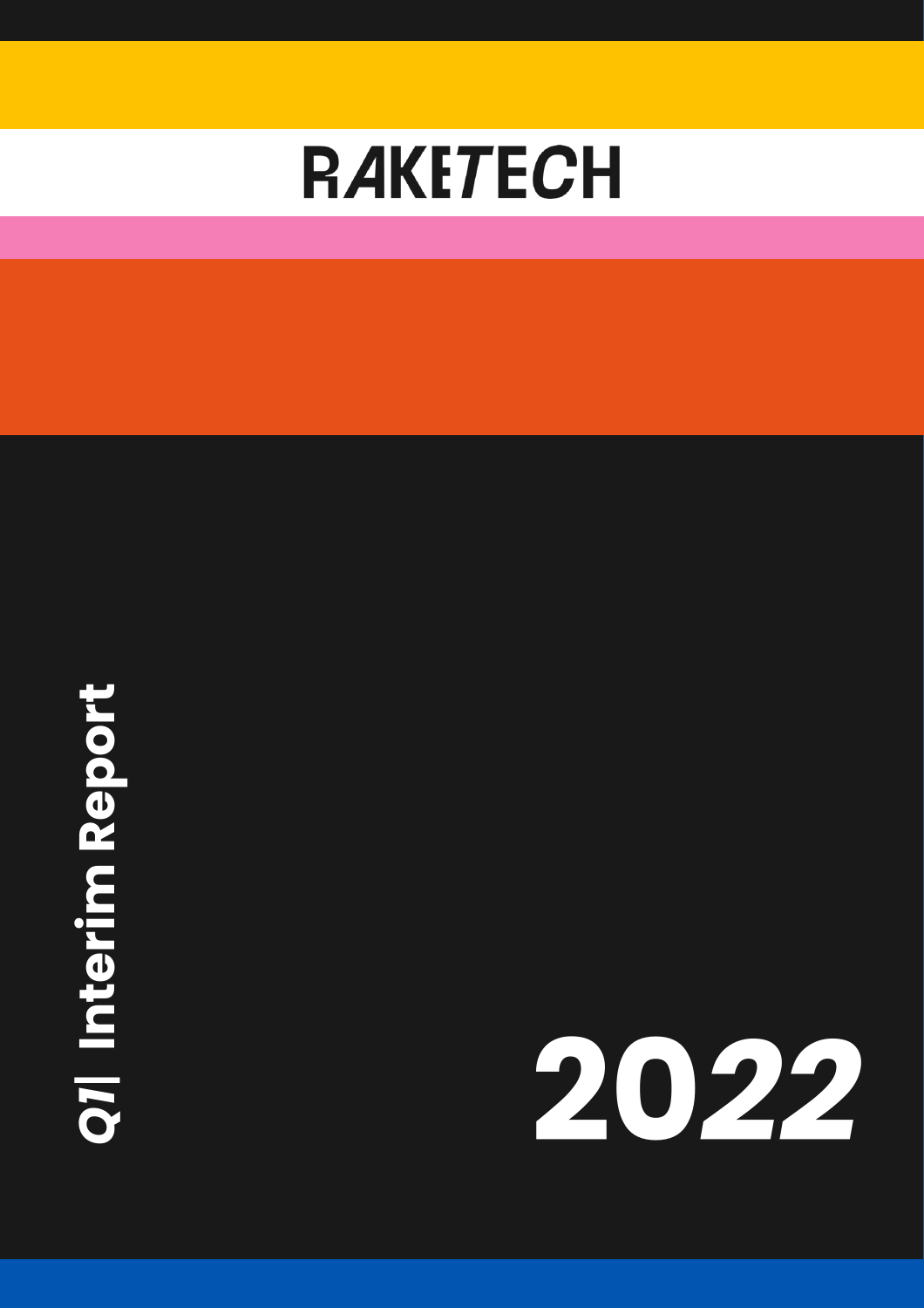# **All-time high revenues with US sports leading the way**

| <b>EUR thousands</b>                           | Jan-Mar | Jan-Mar | Change |
|------------------------------------------------|---------|---------|--------|
|                                                | 2022    | 2021    |        |
| Revenue                                        | 12,694  | 8,279   | 53.3%  |
| <b>Reported EBITDA</b>                         | 5,084   | 3,205   | 58.6%  |
| Operating profit                               | 3,208   | 1,561   | 105.5% |
| Earnings per share after dilution (EUR) (IFRS) | 0.05    | 0.03    | 78.6%  |

## *Q1 2022 FINANCIAL HIGHLIGHTS*

- Revenues totalled EUR 12.7 million (EUR 8.3 million).
- US revenues amounted to EUR 2.4 million (EUR 0.5 million), representing an increase of 379.9%.
- Sports revenues amounted EUR 4.3 million (EUR 1.4 million), corresponding to 34.2% (17.0%) of total revenues.
- Organic growth amounted to 6.8% (5.4%).
- EBITDA amounted to EUR 5.1 million (EUR 3.2 million), corresponding to a margin of 40.1% (38.7%).
- Earnings per share after dilution amounted to EUR 0.05 (EUR 0.03).

## *Q1 2022 OPERATIONAL HIGHLIGHTS*

- Continued strong growth for Infinileads and QM Media, once again showcasing our ability to grow acquisitions by exchanging best practices, optimizing commercials, and providing access to central BI/Analytics and tech resources and infrastructure.
- Inhouse development "Affiliation Cloud", a login one-stop-shop providing external affiliates with competitive commercials, a performance marketing media library and site performance and comparison analytics.

## *SUBSEQUENT EVENTS AFTER THE END OF THE PERIOD*

- Clare Boynton and Pierre Cadena nominated to join Raketech's Board of Directors
- Revenues in April 2022 amounted to EUR 3.8 million (EUR 2.8 million).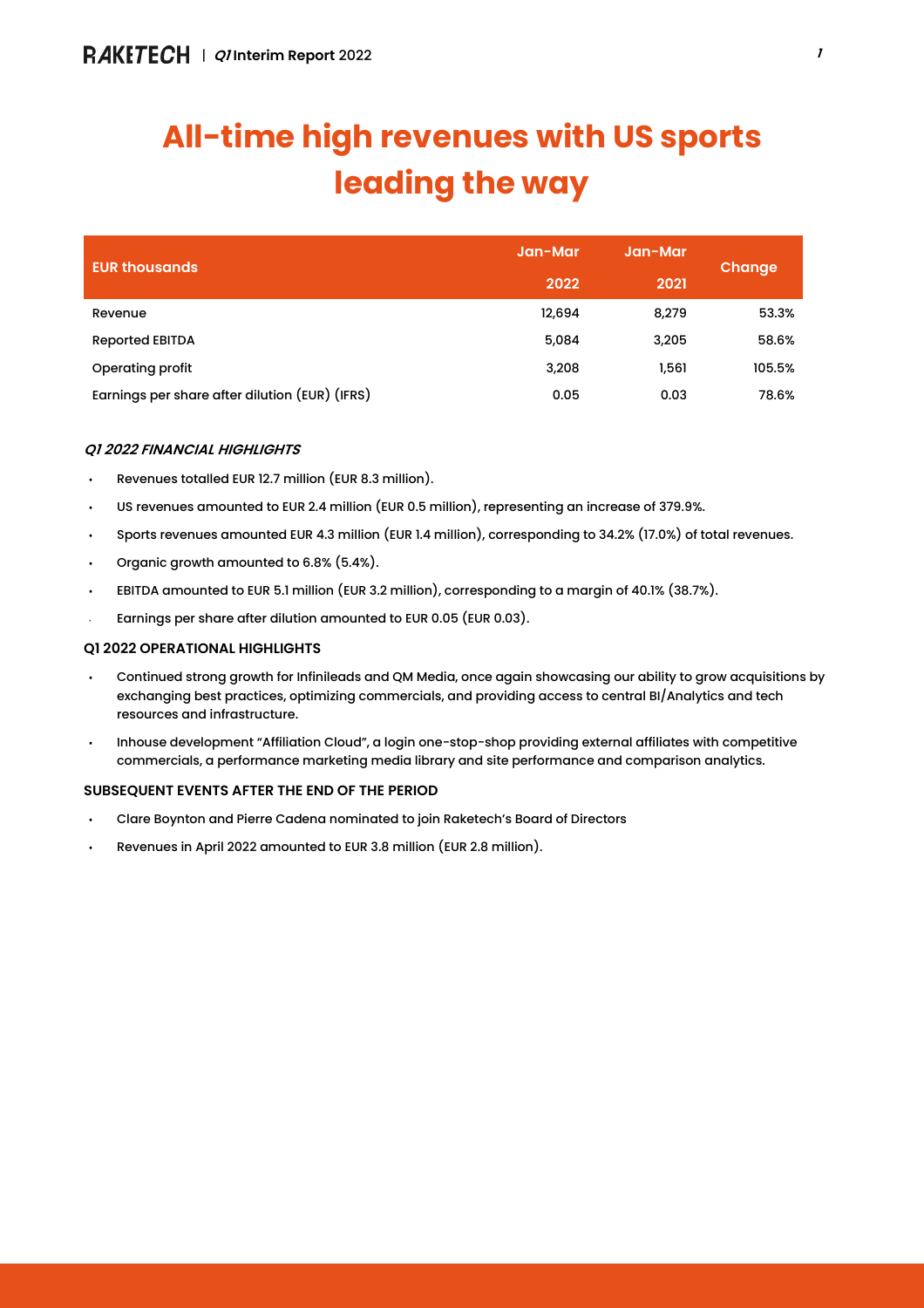## *CEO* **Comment**

The first quarter of 2022 amounted to yet another revenue record for Raketech Group, much thanks to our recent ATS acquisition that contributed with substantial and important US revenues. Which, during the quarter was neck on neck with Sweden as Raketech's largest market, showcasing a growth of 380% in absolute terms year over year.

Total revenues amounted to EUR 12.7m, which corresponds to a 53% growth. EBITDA subsequently increased with 59% to EUR 5.1m in absolute terms. Sport revenues as share of total amounted to 34.2%, in line with our strategic goals. In absolute terms this corresponds to a growth of 208%, primarily driven by acquisitions.

Margins from our more mature and/or casino dominated markets continued to be comfortably strong, at 47%, but with the sports and investment heavy US market making up almost 20% of the group total we, as expected saw group margins, decline slightly from previous quarter, however increasing year over year, thanks to benefits of scale.

I am furthermore pleased to see that our previous 2021 acquisitions, QM media and Infinileads, targeting markets such as India, the South of Europe and the US continued to show growth in the span of 35-85%. Once again, a proof of our ability to grow acquisitions by exchanging best practices, optimizing commercials, and providing access to central BI/Analytics and tech resources and infrastructure.

During the quarter we have however also seen headwinds, particularly in Finland due to recently imposed regulations on gambling advertisement. Essentially all large operators have chosen to significantly lower or withdraw completely from this market which subsequently has led to a decline in marketing and affiliation investments. Additionally, our largest asset Casinofeber has seen a slight decline, however to a large extent offset by other Swedish assets growing confidently. However, considering it's a large asset it dampened the Swedish growth slightly during the quarter.

Generally speaking Q1 of 2022, Finland and Casinofeber aside, was however a stable quarter in which we saw good performance across the line of affiliate assets. In the US we are continuing to build and invest in mechanisms to add affiliation to non-affiliation assets, and I am glad to conclude that we already have approximately 10% of PicksandParlays revenues coming from affiliation. We look forward to continuing to invest in this area and expect the affiliation share to increase over time as we improve the mechanisms and transfer the learnings to all other assets in the US.

With regards to other growth investments, I am excited to present our latest growth business area, developed

inhouse; "Affiliation Cloud". This is a unique single login one-stop-shop, which to the affiliates provides world class competitive commercials, automatically sorted and optimized top lists based on user data, and a performance marketing media library, access to unique site performance and comparison analytics data powered by Raketech's full portfolio of websites across the globe. To the operators the Affiliation Cloud provides easy access to a world of vetted, compliant, and highquality affiliates, saving both time and money, while improving marketing efficiency.

Currently we are beta testing the Affiliation Cloud, and we expect to roll it out full scale during H2 2022 and we project it to add at least EUR 10m worth of incremental revenues annually within 2 years from launch, at approximately 10-15% margin.

#### **OUTLOOK**

April revenues totaled EUR 3.8m which is slightly lower than previous months, driven by a slowdown within our US betting tips and subscriptions offering, expected as an effect of low season for this area.

With relatively stable US operational costs, in particular from our tipster subscription services, we expect margins for this specific market to decrease during Q2 due to seasonality before increasing again during peak season. This in combination with current growth investments will lower margins slightly for the group during Q2. With that said it is important to point out that our full year projections for 2022 with regards to financial performance are unchanged. We are still aiming at a top line revenue in the span of 50-55 million euros and an EBITDA margin between 40 and 44 percent. We believe that it is likely that we land in the higher end of this interval with regards to revenue and in the lower end with regards to EBITDA margin. H2 is traditionally a stronger period and with the World Cup in Football in November we have no reasons to believe otherwise this year.

Finally, I want to emphasize that I am very happy with the position we are in. We have a solid footprint on most important growth markets in the world, the transformation from offline to online within iGaming is quicker than ever, affiliation as a marketing solution is more relevant than ever and we have a great global portfolio of assets and a solid organization in place in the most important growth market in the world, the US. All this, in combination with the launch of Affiliation Cloud, basically making our proprietary technology available for external affiliates, Raketech is in pole position, and I am very much looking forward to the future.

**Oskar Mühlbach, Group CEO**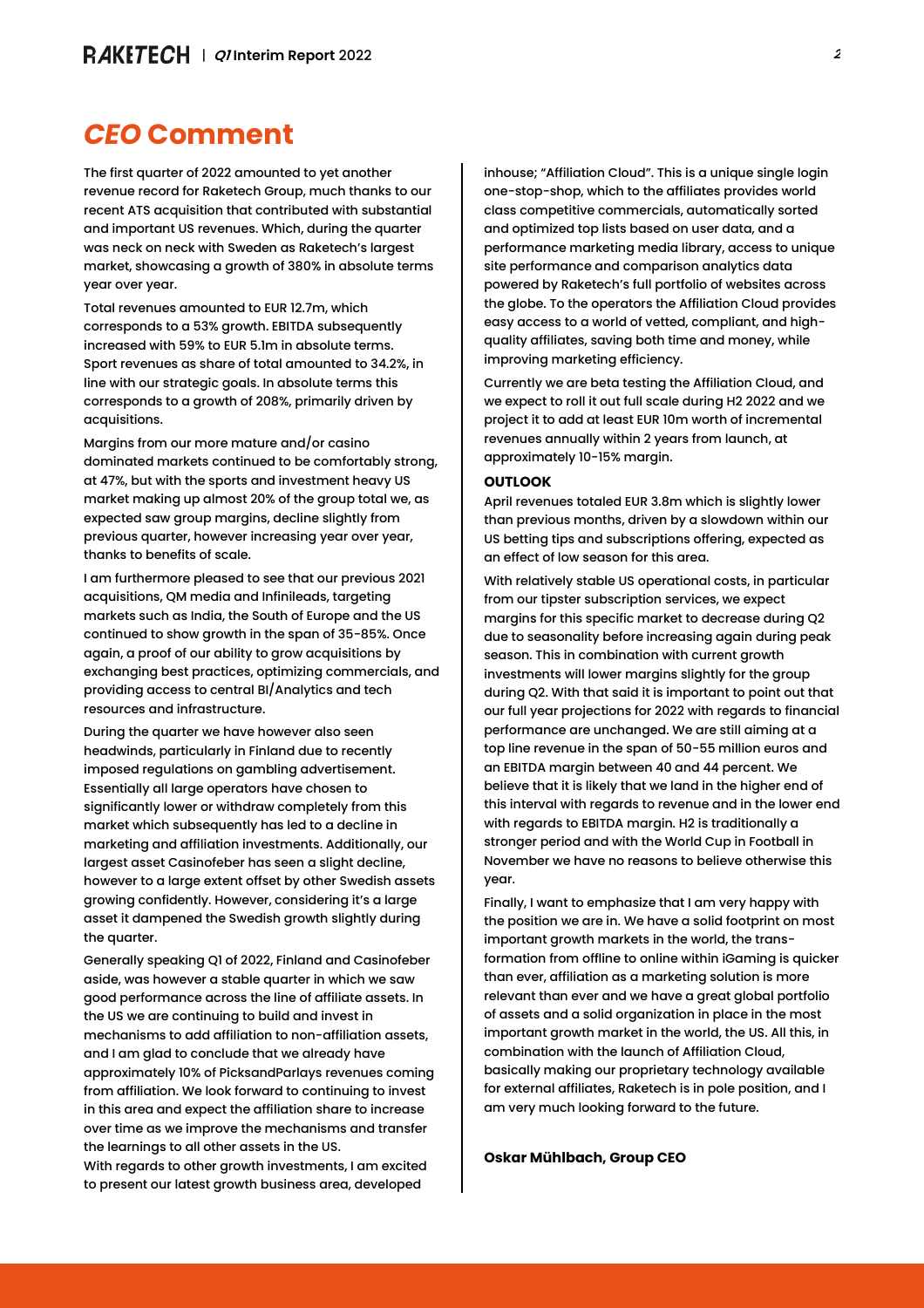## **Consolidated Key Data and Ratios**

Some financial measures presented in this report, including key data and ratios are not defined by International Financial Reporting Standards (IFRS). These measures will not necessarily be comparable to similarly titled measures in the reports of other companies. Further definitions can be found on page 19 of this report. These non-IFRS measures may provide valuable additional information to investors and management although they should not be considered as substitutes for financial reporting measures prepared in accordance with IFRS.

| <b>EUR thousands</b>                                      | Jan-Mar | Jan-Mar | <b>Change</b>   | Jan-Dec |
|-----------------------------------------------------------|---------|---------|-----------------|---------|
| <b>Financial Data</b>                                     | 2022    | 2021    |                 | 2021    |
| <b>Revenue (IFRS)</b>                                     | 12,694  | 8,279   | 53.3%           | 38,512  |
| Organic growth                                            | 6.8%    | 5.4%    | 1.4             | 17.5%   |
|                                                           |         |         |                 |         |
| Revenue share                                             | 39.5%   | 40.5%   | (1.0)<br>(12.9) | 41.7%   |
| Upfront payment                                           | 29.9%   | 42.8%   |                 | 39.8%   |
| <b>Flat fee</b>                                           | 14.2%   | 16.7%   | (2.5)           | 16.5%   |
| Betting tips and subscription income                      | 16.4%   | 0.0%    | 16.4            | 2.0%    |
| <b>Affiliation marketing</b>                              | 8,152   | 6,288   | 29.6%           | 28,877  |
| Affiliation marketing (% of total revenue)                | 64.2%   | 76.0%   | (11.7)          | 75.0%   |
| <b>Network</b>                                            | 2,455   | 1,991   | 23.3%           | 8,858   |
| Network (% of total revenue)                              | 19.3%   | 24.0%   | (4.6)           | 23.0%   |
| <b>Betting tips and subscription income</b>               | 2,087   |         |                 | 777     |
| Betting tips and subscription income (% of total revenue) | 16.5%   | 0.0%    | 16.5            | 2.0%    |
| Casino                                                    | 8,319   | 6,832   | 21.8%           | 31,490  |
| Casino (% of total revenue)                               | 65.5%   | 82.5%   | (17.0)          | 81.8%   |
| <b>Sport</b>                                              | 4,337   | 1,409   | 207.9%          | 6,891   |
| Sport (% of total revenue)                                | 34.2%   | 17.0%   | 17.2            | 17.9%   |
| <b>Other</b>                                              | 38      | 38      | 0.7%            | 131     |
| Other (% of total revenue)                                | 0.3%    | 0.5%    | (0.2)           | 0.3%    |
| <b>Revenue from the Nordics</b>                           | 5,382   | 5,375   | 0.1%            | 22,902  |
| Nordics (% of total revenue)                              | 42.4%   | 64.9%   | (22.5)          | 59.5%   |
| <b>Revenue from the Rest of Europe</b>                    | 669     | 556     | 20.2%           | 3,241   |
| Rest of Europe (% of total revenue)                       | 5.3%    | 6.7%    | (1.5)           | 8.4%    |
| <b>Revenue from the US</b>                                | 2,449   | 510     | 379.9%          | 2,111   |
| US (% of total revenue)                                   | 19.3%   | 6.2%    | 13.1            | 5.5%    |
| <b>Revenue from the Rest of World</b>                     | 4,194   | 1,838   | 128.2%          | 10,258  |
| Rest of World (% of total revenue)                        | 33.0%   | 22.2%   | 10.8            | 26.6%   |
| <b>EBITDA</b>                                             | 5,084   | 3,205   | 58.6%           | 16,151  |
| EBITDA margin                                             | 40.1%   | 38.7%   | 1.3             | 41.9%   |
| <b>Adjusted EBITDA</b>                                    | 5,084   | 3,205   | 58.6%           | 16,475  |
| Adjusted EBITDA margin <sup>1</sup>                       | 40.1%   | 38.7%   | 1.3             | 42.8%   |
| <b>Operating profit</b>                                   | 3,208   | 1,561   | 105.5%          | 9,357   |
| Operating margin                                          | 25.3%   | 18.9%   | 6.4             | 24.3%   |
| Adjusted Operating profit <sup>1</sup>                    | 3,208   | 1,561   | 105.5%          | 9,681   |
| Adjusted Operating margin <sup>1</sup>                    | 25.3%   | 18.9%   | 6.4             | 25.1%   |

<sup>1</sup>Non-recurring costs amounting to EUR 0.3 million recognized in Q3 2021 relate to costs incurred in connection with the completed acquisitions.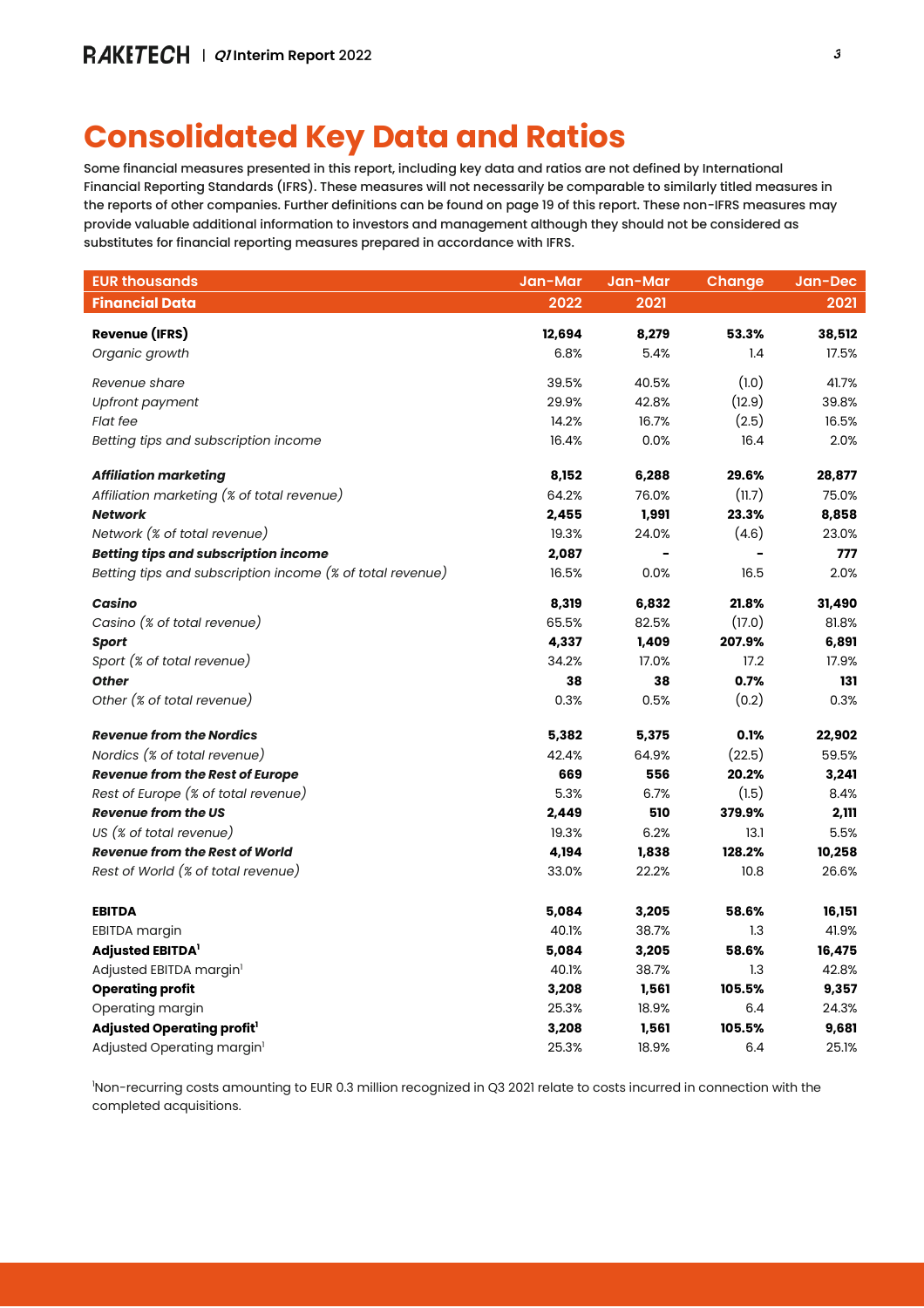## **Consolidated Key Data and Ratios, continued**

| <b>EUR thousands</b>                                         | Jan-Mar        | Jan-Mar           | <b>Change</b>        | Jan-Dec        |
|--------------------------------------------------------------|----------------|-------------------|----------------------|----------------|
| <b>Other Performance Measures</b>                            | 2022           | 2021              |                      | 2021           |
| New depositing customers (NDC)                               | 35,523         | 39,874            | $(10.9\%)$           | 158,403        |
| Full time employees                                          | 108            | 75                | 44.0%                | 93             |
| Contractors                                                  | 125            | 63                | 98.4%                | 104            |
| Net interest-bearing debt<br>Net debt-to-adjusted EBITDA LTM | 12,131<br>0.66 | (4,024)<br>(0.32) | (401.5%)<br>(307.1%) | 11,536<br>0.70 |
| Earnings per share before dilution (EUR) (IFRS)              | 0.05           | 0.03              | 79.5%                | 0.18           |
| Earnings per share after dilution (EUR) (IFRS)               | 0.05           | 0.03              | 78.6%                | 0.18           |
| Weighted average number of shares, before dilution           | 41,295,601     | 37,413,633        | 10.4%                | 38,732,439     |
| Weighted average number of shares, after dilution            | 42,661,186     | 38,431,088        | 11.0%                | 40,024,377     |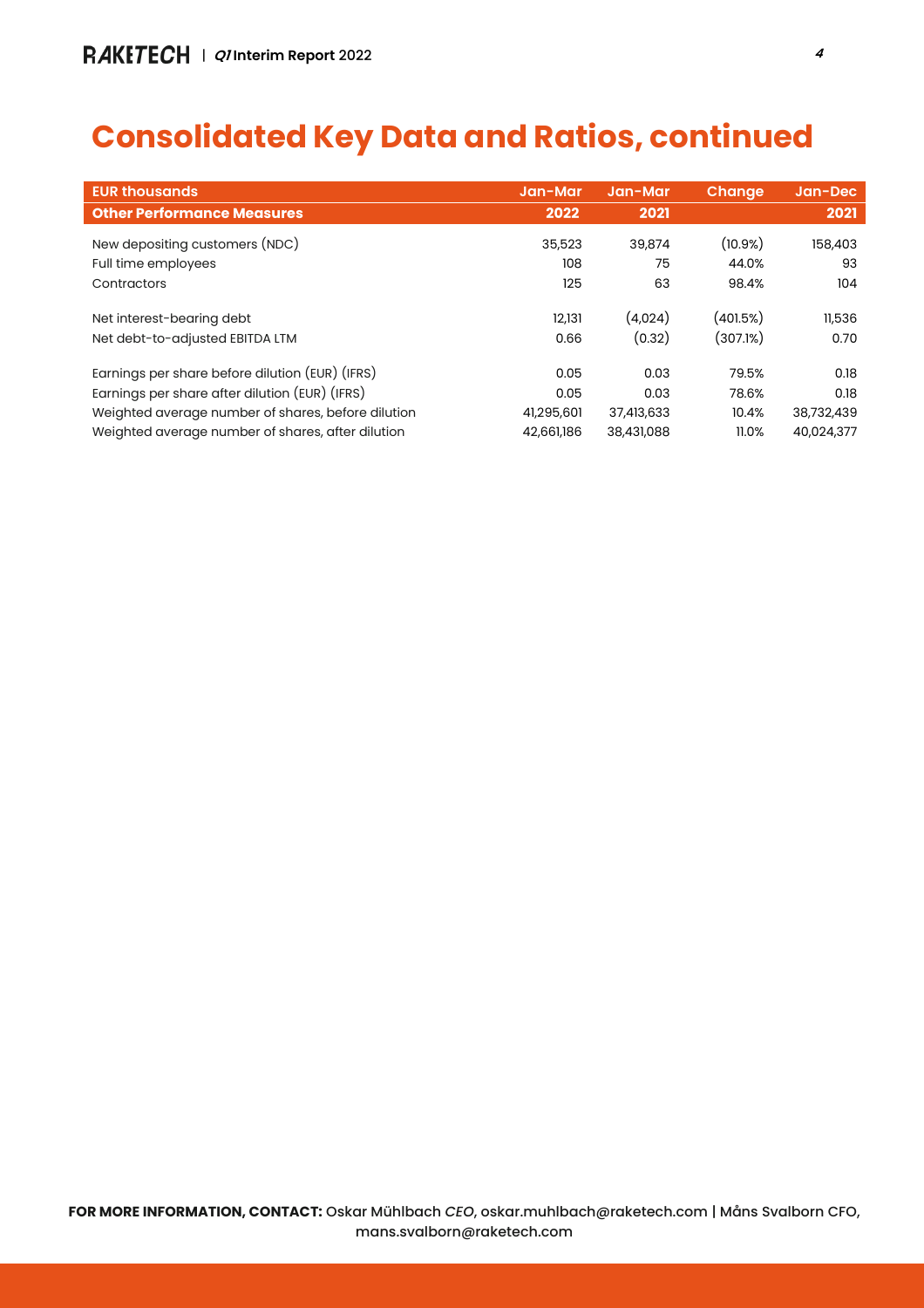# **Financial Performance during the First Quarter of 2022**

## **REVENUES**

Revenues totalled EUR 12.7 million (EUR 8.3 million) representing an increase of 53.3%. The increase was driven by organic growth of 6.8% (5.4%) within Network sales as well as continued strong growth in Rest of the world. Furthermore, revenues continued to grow from recent acquisitions with positive development within US and Indian sports as well as the European casino assets. NDCs decreased by 10.9%, an effect of Raketech actively targeting fewer but higher value leads.

## **EXPENSES**

Direct expenses increased to EUR 3.6 million (EUR 2.9 million) driven by added direct costs as a result of recent acquisitions as well as investments in the product portfolio.

Employee benefit expenses amounted to EUR 2.1 million (EUR 1.2 million). The increase relates primarily to added personnel through recent acquisitions. Full-time employees totalled 108 (75) and contractors totalled 125 (63) at the end of the period.

Other expenses amounted to EUR 1.9 million (EUR 1.0 million), representing primarily added costs through recent acquisitions.

Depreciation and amortisation amounted to EUR 1.9 million (EUR 1.6 million). The increased amortisation was primarily attributable to the upward adjustments to amounts committed on acquisitions relating to Casumba and the newly acquired assets Infinileads, QM Media, P&P Vegas Group and ATS Consultants.

## **PROFITABILITY**

Reported EBITDA increased to EUR 5.1 million, (EUR 3.2 million) with higher revenues through organic growth and, as added revenues through recent acquisitions.

The EBITDA margin amounted to 40.1% (38.7%), the increased profitability highlights the scalability of our platform and is driven by our strategic progress with new product categories, geographical expansion and new acquisitions.

The profit for the period amounted to EUR 2.2 million, (EUR 1.1 million), largely improved by organic growth within existing portfolio as well as added revenues through recent acquisitions.

## **CASH AND CASH EQUIVALENTS, FINANCING AND FINANCIAL POSITION**

Cash flow from operating activities increased to EUR 5.4 million (EUR 3.8 million), driven by improved profitability.

Cash flow from investing activities amounted to EUR -5.7 million (EUR -2.7 million) due to earn-out settlements made during the quarter.

Cash flow from financing activities amounted to EUR -0.2 million (EUR -2.0 million), as a result of loan interest and lease payments.

Cash and cash equivalents at the end of the quarter amounted to EUR 2.7 million (EUR 4.0 million).

## **THE PARENT COMPANY**

Raketech Group Holding PLC is the Parent Company. Total operating costs amounted to EUR 0.2 million (EUR 0.2 million). Loss for the period was EUR 0.4 million (EUR 0.3 million).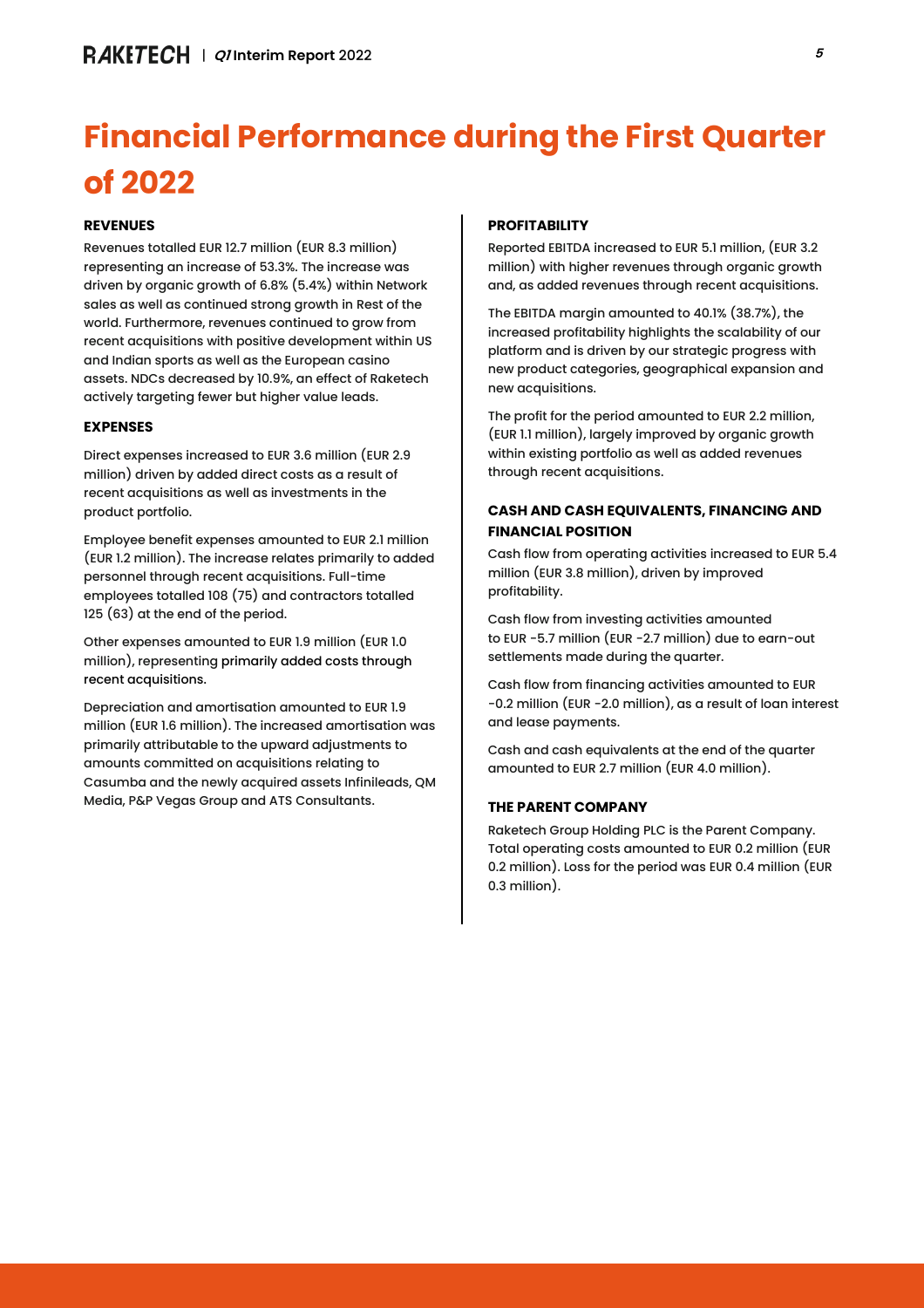## **Other**

#### **RAKETECH IN BRIEF**

Raketech is a marketing tech company combining performance marketing and traditional performancebased affiliation by offering a wide portfolio of advertising space as well as data analysis tools to allow advertisers to maximise the value of their media spend. Our customers span from sports streaming providers and game studios to the largest segment, international betting and casino operators. Raketech's primary role is to generate high quality leads and targeted advertisement space by providing relevant and engaging content to users interested in sports, casino and betting.

#### **STOCK MARKET**

Raketech Group Holding PLC is listed on Nasdaq First North Premier Growth Market. Raketech's shares commenced trading on 29 June 2018 and the outstanding number of shares is 41,295,601. The Raketech shares are traded under the ticker (RAKE) and ISIN code (MT0001390104).

## **SIGNIFICANT RISKS AND UNCERTAINTIES**

The remote gaming industry, where the Group has its main customers, continues to undergo regulation and is therefore subject to political and regulatory risk. The Group operates in the emerging online gaming industry. Although Raketech is a performance marketing company and not an iGaming operator, the legislation concerning online gambling could directly or indirectly affect Raketech's operations. Changes to existing regulations in various jurisdictions might impact the ability for the remote gaming operators to operate and accordingly, revenue streams from these customers may be adversely impacted. The Group may also be exposed to measures brought against customers by public authorities or others, which could be extended to any third-party having abetted the business of such remote gaming operators. The Group monitors

regulatory changes within the European market, and also changes in the North American, South American and the Asian markets (incuding Japan). If any new regulatory regimes come into force, the Group will conform with such requirements by applying for the necessary licenses in the respective jurisdiction. As the Group continues to embark on its growth strategy with the ambition to enhance the global footprint, the exposure to different regulatory frameworks continues to increase.

In addition to the above, the Board of Directors also consider the following risks to be relevant to the Group:

- Credit risk being the risk that customers do not pay for the services rendered.
- Market risk being the risk arising from an adverse movement in foreign exchange rates and interest rates.
- Operational risk which can arise in the SEO environment if search engines, such as Google, change their structure.
- Risk related to the reliance on third-party information, due to limited visibility of the traffic sent to Raketech's customers.

For the principal financial risks and exposures, refer to note 4 'Financial Risk Management' that details the key risk factors including market risk, credit risk, liquidity risk and the Group's approach towards managing these risks

#### **SUPPLEMENTAL INFORMATION**

This report has not been subject to an audit or review by the Group's auditors.

Erik Penser Bank acts as the Group's certified advisor.

## **Upcoming Dates**

| <b>17 MAY</b> | <b>ANNUAL GENERAL MEETING 2022</b> |
|---------------|------------------------------------|
| <b>17 AUG</b> | INTERIM REPORT APR-JUN 2022        |
| <b>10 NOV</b> | INTERIM REPORT JUL-SEP 2022        |

The interim reports are drawn up in line with Nasdaq's guidance for interim management statements which the Group is obliged to make public according to the EU Market Abuse Regulation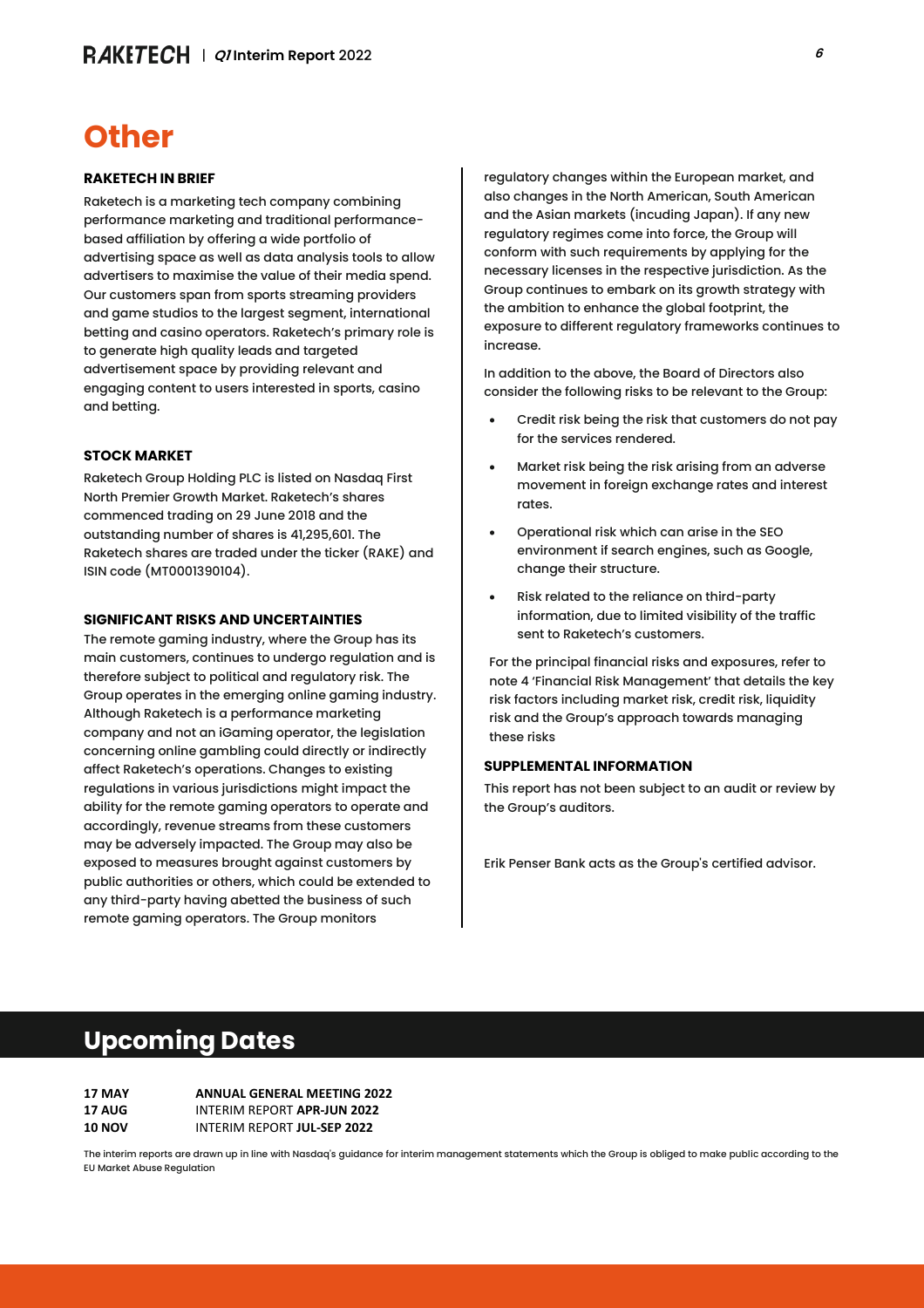# **Condensed Consolidated Interim Statement of Comprehensive Income**

|                                                                                                                                |              | Jan-Mar  | Jan-Mar | Jan-Dec   |
|--------------------------------------------------------------------------------------------------------------------------------|--------------|----------|---------|-----------|
| <b>EUR thousands</b>                                                                                                           | <b>Notes</b> | 2022     | 2021    | 2021      |
|                                                                                                                                |              |          |         |           |
| <b>Total revenue</b>                                                                                                           | 3            | 12,694   | 8,279   | 38,512    |
|                                                                                                                                |              |          |         |           |
| Direct costs relating to fixed fees and commission revenue                                                                     |              | (3,637)  | (2,875) | (11, 478) |
| Employee benefit expense                                                                                                       |              | (2,097)  | (1,153) | (4,828)   |
| Depreciation, amortisation and impairment                                                                                      |              | (1, 876) | (1,644) | (6,794)   |
| Loss allowance on trade receivables                                                                                            |              |          |         | 65        |
| Bad debts written-off                                                                                                          |              |          | (3)     | (158)     |
| Other operating expenses                                                                                                       |              | (1, 876) | (1,043) | (5,962)   |
| <b>Total operating expenses</b>                                                                                                |              | (9, 486) | (6,718) | (29,155)  |
|                                                                                                                                |              |          |         |           |
| <b>Operating profit</b>                                                                                                        |              | 3,208    | 1,561   | 9,357     |
| Revaluation of financial liabilities at fair value through profit or loss                                                      |              |          | (61)    | (115)     |
| Finance costs                                                                                                                  |              | (665)    | (307)   | (1,601)   |
| <b>Profit before tax</b>                                                                                                       |              | 2,543    | 1,193   | 7,641     |
| Tax expense                                                                                                                    |              | (295)    | (61)    | (508)     |
| Profit for the period/year                                                                                                     |              | 2,248    | 1,132   | 7,133     |
| Other comprehensive income                                                                                                     |              |          |         |           |
| Currency translation adjustments taken to equity                                                                               |              | 279      |         | (27)      |
| Total other comprehensive loss for the period/year                                                                             |              | 279      |         | (27)      |
| Total comprehensive income for the period/year                                                                                 |              | 2,527    | 1,132   | 7,106     |
| Total comprehensive income attributable to:                                                                                    |              |          |         |           |
| Equity holders of the Parent Company                                                                                           |              | 2,527    | 1,133   | 7,106     |
| Non-controlling interest                                                                                                       |              |          | (1)     |           |
| Earnings per share attributable to the equity holders of<br>the Parent during the period/year (expressed in Euro per<br>share) |              |          |         |           |
| <b>Earnings per share before dilution</b>                                                                                      |              | 0.05     | 0.03    | 0.18      |
| <b>Earnings per share after dilution</b>                                                                                       |              | 0.05     | 0.03    | 0.18      |

The notes on pages 11 to 15 are an integral part of these condensed consolidated interim financial statements.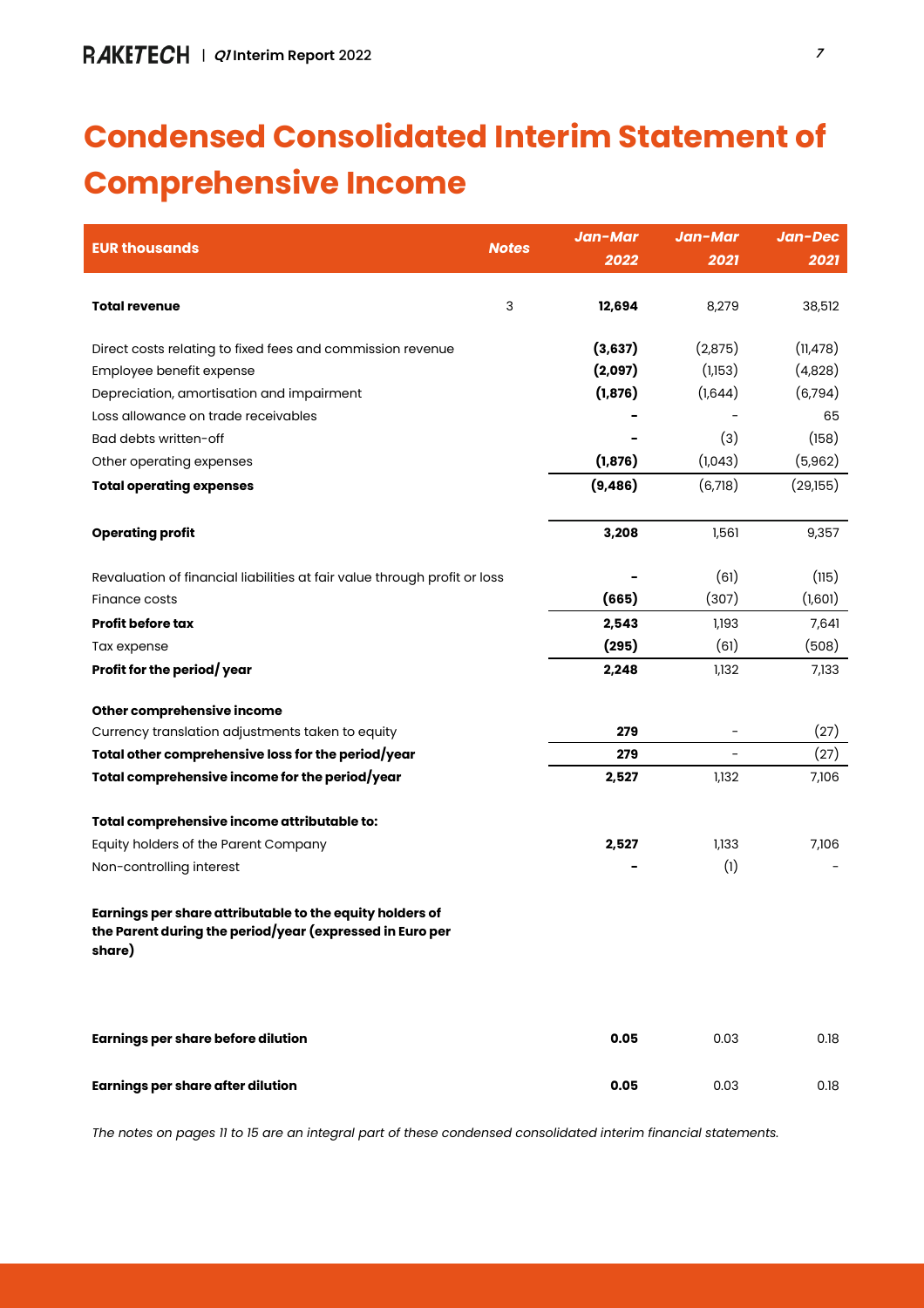## **Condensed Consolidated Interim Statement of Financial Position**

| <b>EUR thousands</b>                         | <b>Notes</b> | <b>Mar-2022</b> | <b>Mar-2021</b> | Dec-2021 |
|----------------------------------------------|--------------|-----------------|-----------------|----------|
| <b>Assets</b>                                |              |                 |                 |          |
| Non-current assets                           |              |                 |                 |          |
| Goodwill                                     | 5            | 3,940           | 286             | 3,879    |
| Intangible assets                            | 5            | 122,510         | 83,204          | 123,736  |
| Right-of-use assets                          | 4            | 309             |                 | 324      |
| Property, plant and equipment                |              | 135             | 29              | 108      |
| Other receivables                            |              |                 | 260             |          |
| <b>Total non-current assets</b>              |              | 126,894         | 83,779          | 128,047  |
| <b>Current assets</b>                        |              |                 |                 |          |
| Trade and other receivables                  |              | 6,505           | 4,725           | 6,246    |
| Cash and cash equivalents                    |              | 2,703           | 4,024           | 3,205    |
| <b>Total current assets</b>                  |              | 9,208           | 8,749           | 9,451    |
| <b>TOTAL ASSETS</b>                          |              | 136,102         | 92,528          | 137,498  |
| <b>Equity &amp; liabilities</b>              |              |                 |                 |          |
| <b>Equity</b>                                |              |                 |                 |          |
| Share capital                                |              | 83              | 75              | 83       |
| Share premium                                |              | 46,379          | 39,387          | 46,379   |
| Other reserves                               |              | 831             | 629             | 707      |
| Retained earnings                            |              | 40,348          | 31,897          | 37,896   |
| Equity attributable to owners of the Company |              | 87,641          | 71,988          | 85,065   |
| Non-controlling interests                    |              | ı               | 1               | 1        |
| <b>TOTAL EQUITY</b>                          |              | 87,642          | 71,989          | 85,066   |
| <b>Liabilities</b>                           |              |                 |                 |          |
| <b>Non-current liabilities</b>               |              |                 |                 |          |
| Deferred tax liability                       |              | 1,975           | 1,613           | 1,901    |
| Amounts committed on acquisition             | 7            | 12,813          | 10,068          | 18,257   |
| Lease Liability                              | 4            | 182             |                 | 208      |
| <b>Total non-current liabilities</b>         |              | 14,970          | 11,681          | 20,366   |
| <b>Current liabilities</b>                   |              |                 |                 |          |
| Borrowings                                   | 6            | 14,834          |                 | 14,741   |
| Amounts committed on acquisition             | 7            | 15,220          | 6,124           | 14,667   |
| Trade and other payables                     |              | 3,306           | 2,734           | 2,533    |
| Lease Liability                              | 4            | 130             |                 | 125      |
| <b>Total current liabilities</b>             |              | 33,490          | 8,858           | 32,066   |
| <b>TOTAL LIABILITIES</b>                     |              | 48,460          | 20,539          | 52,432   |
| <b>TOTAL EQUITY AND LIABILITIES</b>          |              | 136,102         | 92,528          | 137,498  |

*The notes on pages 11 to 15 are an integral part of these condensed consolidated interim financial statements*.

*The condensed consolidated interim financial statements on pages 7 to 17 were approved for publication by the Board of Directors on 11 May 2022 and were signed on the Board of Directors' behalf by:*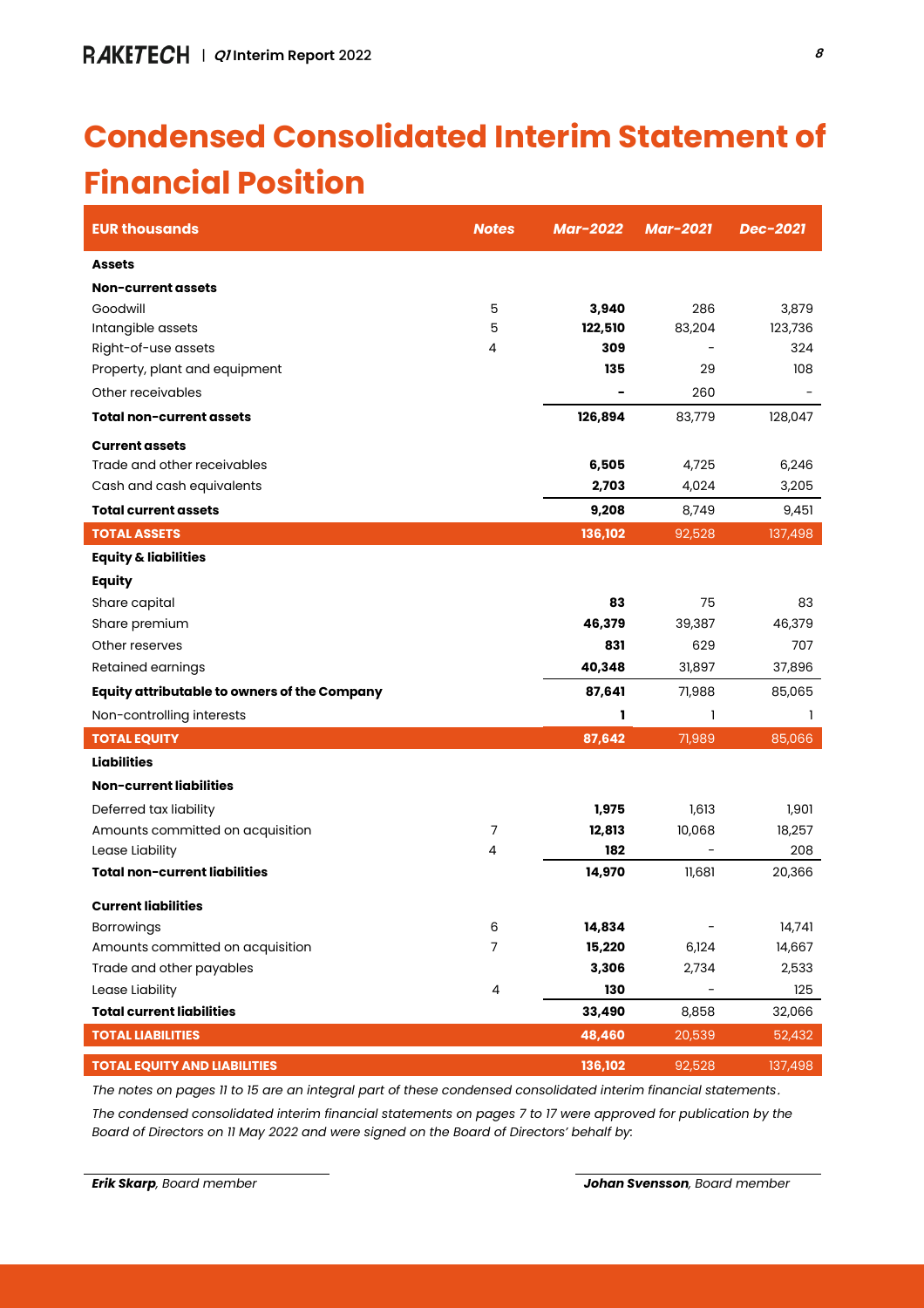# **Condensed Consolidated Interim Statement of Changes in Equity**

|                                                            |              |                  |                          |                  | <b>Total Equity</b>  |                              |                  |
|------------------------------------------------------------|--------------|------------------|--------------------------|------------------|----------------------|------------------------------|------------------|
| <b>EUR thousands</b>                                       | <b>Share</b> | <b>Share</b>     | <b>Other</b>             | <b>Retained</b>  | attributable to      | <b>NCI</b>                   | <b>Total</b>     |
|                                                            | Capital      | <b>Premium</b>   | <b>Reserves</b>          | <b>Earnings</b>  | <b>Owners of the</b> |                              | <b>Equity</b>    |
|                                                            |              |                  |                          |                  | <b>Company</b>       |                              |                  |
| Balance at 1 January 2022                                  | 83           | 46,379           | 707                      | 37,896           | 85,065               | 1                            | 85,066           |
| <b>Comprehensive income</b>                                |              |                  |                          |                  |                      |                              |                  |
| Profit for the period                                      |              |                  |                          | 2,248            | 2,248                |                              | 2,248            |
| <b>Other comprehensive</b>                                 |              |                  |                          |                  |                      |                              |                  |
| income                                                     |              |                  |                          |                  |                      |                              |                  |
| Currency translation                                       |              |                  | 75                       | 204              | 279                  | $\overline{\phantom{0}}$     | 279              |
| adjustments taken to equity                                |              |                  |                          |                  |                      |                              |                  |
|                                                            | -            | $\blacksquare$   | 75                       | 2,452            | 2,527                | -                            | 2,527            |
| <b>Transactions with owners</b>                            |              |                  |                          |                  |                      |                              |                  |
| Equity-settled share-based                                 |              |                  |                          |                  |                      |                              |                  |
| payments                                                   |              |                  | 49                       |                  | 49                   | $\overline{a}$               | 49               |
| <b>Total transactions with</b>                             |              |                  |                          |                  |                      | $\blacksquare$               |                  |
| owners                                                     |              |                  | 49                       |                  | 49                   |                              | 49               |
| <b>Balance at 31 March 2022</b>                            | 83           | 46,379           | 831                      | 40,348           | 87,641               | п                            | 87,642           |
| Balance at I January 2021                                  | 75           | 39,387           | 599                      | 30,765           | 70,826               | 1                            | 70,827           |
| <b>Comprehensive income</b>                                |              |                  |                          |                  |                      |                              |                  |
| Profit for the period                                      |              |                  |                          | 1,133            | 1,133                | (1)                          | 1,132            |
| Other comprehensive                                        |              |                  | 1                        |                  | 1                    | $\overline{\phantom{0}}$     | 1                |
| income                                                     |              |                  |                          |                  |                      |                              |                  |
|                                                            |              | -                | 1                        | 1,133            | 1,134                | (1)                          | 1,133            |
| <b>Transactions with owners</b>                            |              |                  |                          |                  |                      |                              |                  |
| Equity-settled share-based                                 |              |                  |                          |                  |                      |                              |                  |
| payments                                                   |              |                  | 29                       |                  | 29                   |                              | 29               |
| Other transactions with NCI                                |              |                  | $\overline{\phantom{a}}$ | (1)              | (1)                  | 1                            |                  |
| <b>Total transactions with</b>                             |              |                  | 29                       | (1)              | 28                   | L                            | 29               |
| owners                                                     |              |                  |                          |                  |                      |                              |                  |
| <b>Balance at 31 March 2021</b>                            | 75<br>75     | 39,387<br>39,387 | 629<br>599               | 31,897<br>30,765 | 71,988<br>70,826     | 1<br>1                       | 71,989<br>70,827 |
| Balance at I January 2021                                  |              |                  |                          |                  |                      |                              |                  |
| <b>Comprehensive income</b>                                |              |                  |                          |                  |                      |                              |                  |
| Profit for the year                                        |              |                  |                          | 7,133            | 7,133                |                              | 7,133            |
| Other comprehensive                                        |              |                  |                          |                  |                      |                              |                  |
| income                                                     |              |                  |                          |                  |                      |                              |                  |
| <b>Currency translation</b><br>adjustments taken to equity |              |                  | (27)                     | (2)              | (29)                 |                              | (29)             |
|                                                            | Ξ.           | $\blacksquare$   | (27)                     | 7,131            | 7,104                | $\qquad \qquad \blacksquare$ | 7,104            |
|                                                            |              |                  |                          |                  |                      |                              |                  |
| <b>Transactions with owners</b>                            |              |                  |                          |                  |                      |                              |                  |
| Issue of share capital                                     | 8            | 6,992            |                          |                  | 7,000                |                              | 7,000            |
| Equity-settled share-based                                 | -            |                  | 135                      |                  | 135                  | -                            | 135              |
| payments                                                   |              |                  |                          |                  |                      |                              |                  |
| <b>Total transactions with</b><br>owners                   | 8            | 6,992            | 135                      |                  | 7,135                |                              | 7,135            |
| <b>Balance at 31 December 2021</b>                         | 83           | 46,379           | 707                      | 37,896           | 85,065               | 1                            | 85,066           |
|                                                            |              |                  |                          |                  |                      |                              |                  |

*The notes on pages 11 to 15 are an integral part of these condensed consolidated interim financial statements.*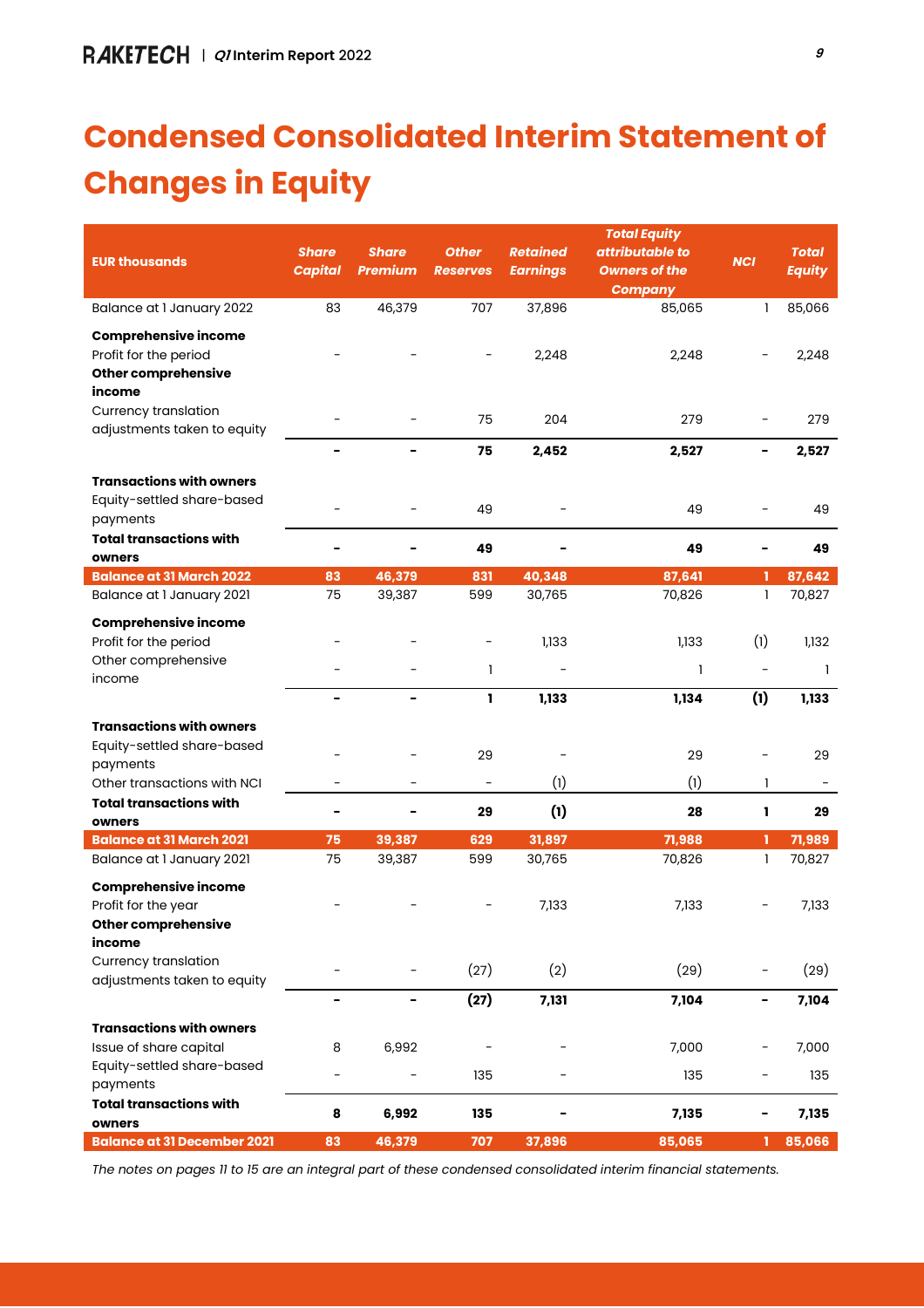# **Condensed Consolidated Interim Statement of Cash Flows**

| <b>EUR thousands</b>                                              | <b>Notes</b> | Jan-Mar | Jan-Mar | Jan-Dec   |  |
|-------------------------------------------------------------------|--------------|---------|---------|-----------|--|
|                                                                   |              | 2022    | 2021    | 2021      |  |
| <b>Cash flows from operating activities</b>                       |              |         |         |           |  |
| Profit before tax                                                 |              | 2,543   | 1,193   | 7,641     |  |
| Adjustments for:                                                  |              |         |         |           |  |
| Depreciation, amortisation and impairment                         |              | 1,876   | 1,644   | 6,794     |  |
| Loss allowance                                                    |              |         |         | (65)      |  |
| Bad debts written-off                                             |              |         | 3       | 158       |  |
| Net finance cost                                                  |              | 665     | 307     | 1,601     |  |
| Equity-settled share-based payment transactions                   |              | 49      | 29      | 135       |  |
| Revaluation of financial liabilities at fair value through profit | 7            |         | 61      | 115       |  |
| or loss                                                           |              |         |         |           |  |
| Profit on disposal of property, plant and equipment               |              |         |         | (1)       |  |
| Unrealised exchange differences                                   |              | 5       | ı       |           |  |
|                                                                   |              | 5,138   | 3,238   | 16,378    |  |
| Net income taxes paid                                             |              |         |         | (34)      |  |
| Changes in:                                                       |              |         |         |           |  |
| Trade and other receivables                                       |              | (259)   | 189     | (1, 424)  |  |
| Trade and other payables                                          |              | 560     | 351     | (291)     |  |
| Net cash generated from operating activities                      |              | 5,439   | 3,778   | 14,629    |  |
| <b>Cash flows from investing activities</b>                       |              |         |         |           |  |
| Acquisition of property, plant and equipment                      |              | (40)    | (6)     | (46)      |  |
| Acquisition of intangible assets                                  |              | (5,699) | (2,668) | (14, 554) |  |
| Acquisition of subsidiaries acquired through a business           |              |         |         | (14, 572) |  |
| combination, net of cash acquired                                 |              |         |         |           |  |
| Proceeds from sale of intangible assets                           |              |         |         | 523       |  |
| Net cash used in investing activities                             |              | (5,739) | (2,674) | (28, 649) |  |
| <b>Cash flows from financing activities</b>                       |              |         |         |           |  |
| Repayments of borrowings                                          |              |         | (2,000) | (2, 133)  |  |
| Proceeds from drawdowns on borrowing                              |              |         |         | 14,625    |  |
| Lease payments                                                    | 4            | (32)    |         | (19)      |  |
| Interest paid                                                     |              | (170)   | (46)    | (214)     |  |
| Net cash generated(used in)/from financing activities             |              | (202)   | (2,046) | 12,259    |  |
| Net movements in cash and cash equivalents                        |              | (502)   | (942)   | (1,761)   |  |
| Cash and cash equivalents at the beginning of the                 |              |         |         |           |  |
| period/year                                                       |              | 3,205   | 4,966   | 4,966     |  |
| Cash and cash equivalents at the end of the period/year           |              | 2,703   | 4,024   | 3,205     |  |

*The notes on pages 11 to 15 are an integral part of these condensed consolidated interim financial statements.*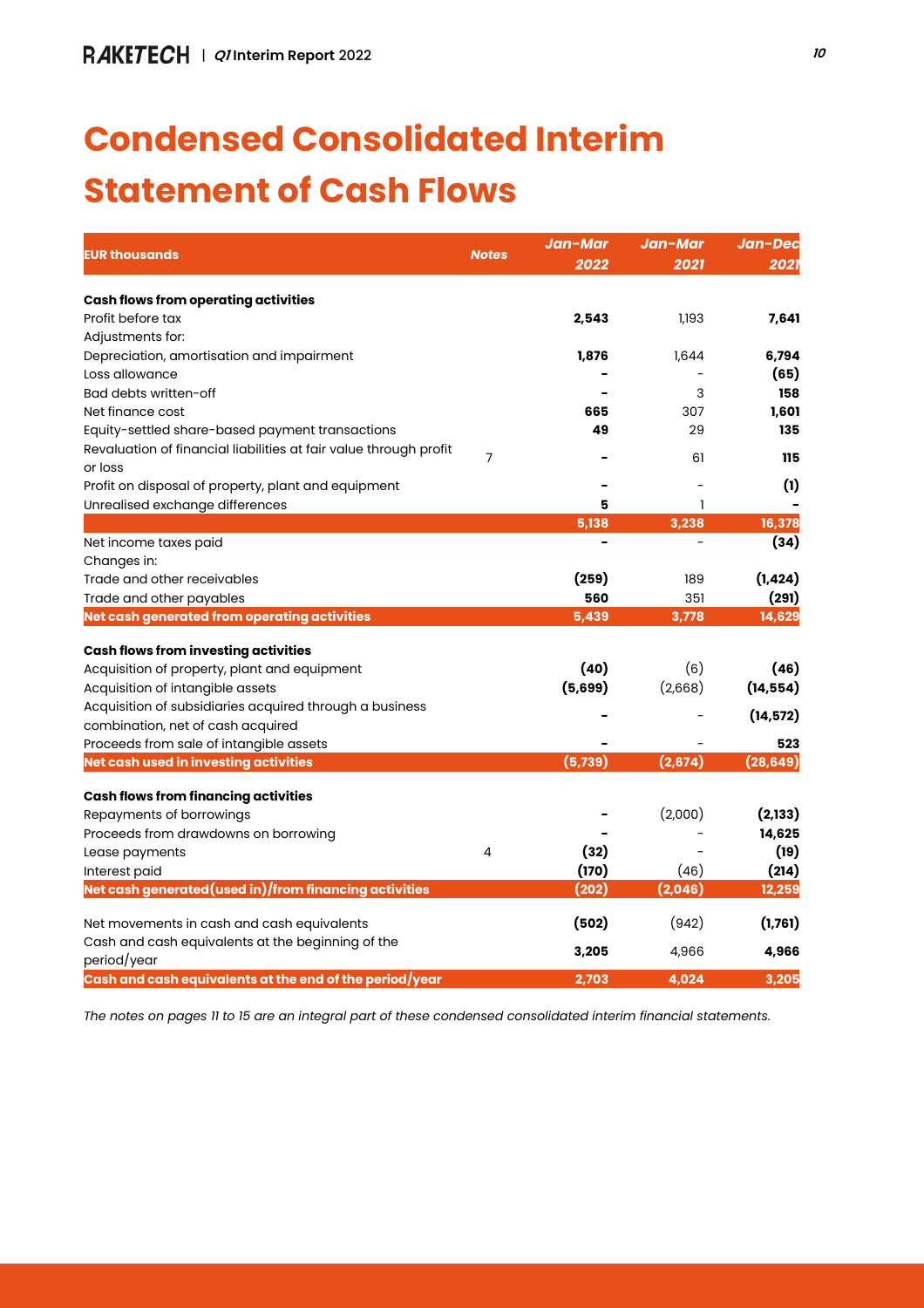## **Notes to the Condensed Consolidated Interim Financial Statements**

## **1 REPORTING ENTITY**

Raketech Group Holding PLC is a public limited company incorporated in Malta, having company registration number C77421. The condensed consolidated interim financial statements include the financial statements of Raketech Group Holding PLC and its subsidiaries, (together, the "Group").

Raketech Group Holding Limited was incorporated on 29 September 2016 under the terms of the Maltese Companies Act (Cap. 386). Subsequently, on 13 February 2018, the Company changed its legal status from a private limited company to a public limited company, and as a result, changed its name to Raketech Group Holding PLC.

## **2 ACCOUNTING POLICIES AND BASIS OF PREPARATION**

Raketech prepares its financial statements in accordance with the International Financial Reporting Standards (IFRS) as approved by the European Union. These condensed interim financial statements are prepared in accordance with IAS 34, Interim Financial Reporting, and under the historical expense convention, as modified by the fair valuation of financial liabilities measured at fair value through profit and loss. The principal accounting policies applied in the preparation of the Group's condensed consolidated interim financial statements are consistent with those presented in the Annual Report for the year ended 31 December 2021 which is publicly available.

Other than the earnings per share before and after dilution which are expressed in Euro (EUR), all other amounts are expressed in thousand Euro (EUR) or as otherwise indicated. Amounts or figures in parenthesis indicate comparative figures for the corresponding period last year. The 2021 Annual Report is available on Raketech's website.

## *2.1 New and amended standards adopted by the Group and changes in IFRS not yet applied*

The new and amended standards issued by IASB effective from 2022, were not deemed to have a significant impact on Raketech's financial statements.

## *2.2 Critical accounting estimates – impairment assessment*

IFRS requires management to undertake an annual test for impairment of intangible assets with an indefinite useful life. Impairment testing is an area involving management judgement. It requires assessments as to whether the carrying value of assets can be supported by the net present value of future cash flows derived from such assets using cash flow projections that have been discounted at an appropriate rate. In calculating the net present value of the future cash flows, certain estimates are required to be made in respect of highly uncertain matters, including management's expectation of growth in revenues. The Group will continue to carry out regular impairment testing and does not consider that the intangible assets as of 31 March 2022 are impaired. Further, IFRS 9 also requires impairment considerations to be performed for trade receivables on an ongoing basis. Judgement in relation to this assessment is subjective. Continued assessments are being made by management on the adequacy of the loss allowance provision relating to the carrying amount of trade receivables.

More information on where critical judgements are generally applied and where estimation uncertainty exists can be found in the Annual Report 2021, Note 3.

## *2.3 Critical accounting estimates – amounts committed on acquisition*

Amounts committed on acquisition consist of contractual obligations resulting from the purchase of intangible assets from third parties. Some of the obligations have a predetermined value, while others include future payments of performance-based amounts. The latter are further referred to as contingent consideration. The fair value is calculated on the expected cash outflow for each purchase agreement. Estimates of future cash flow relating to these contingent considerations are inherently uncertain and are made by management for each asset acquisition based on their knowledge of the industry historical performance and taking into account the economic environment at the time (Note 7).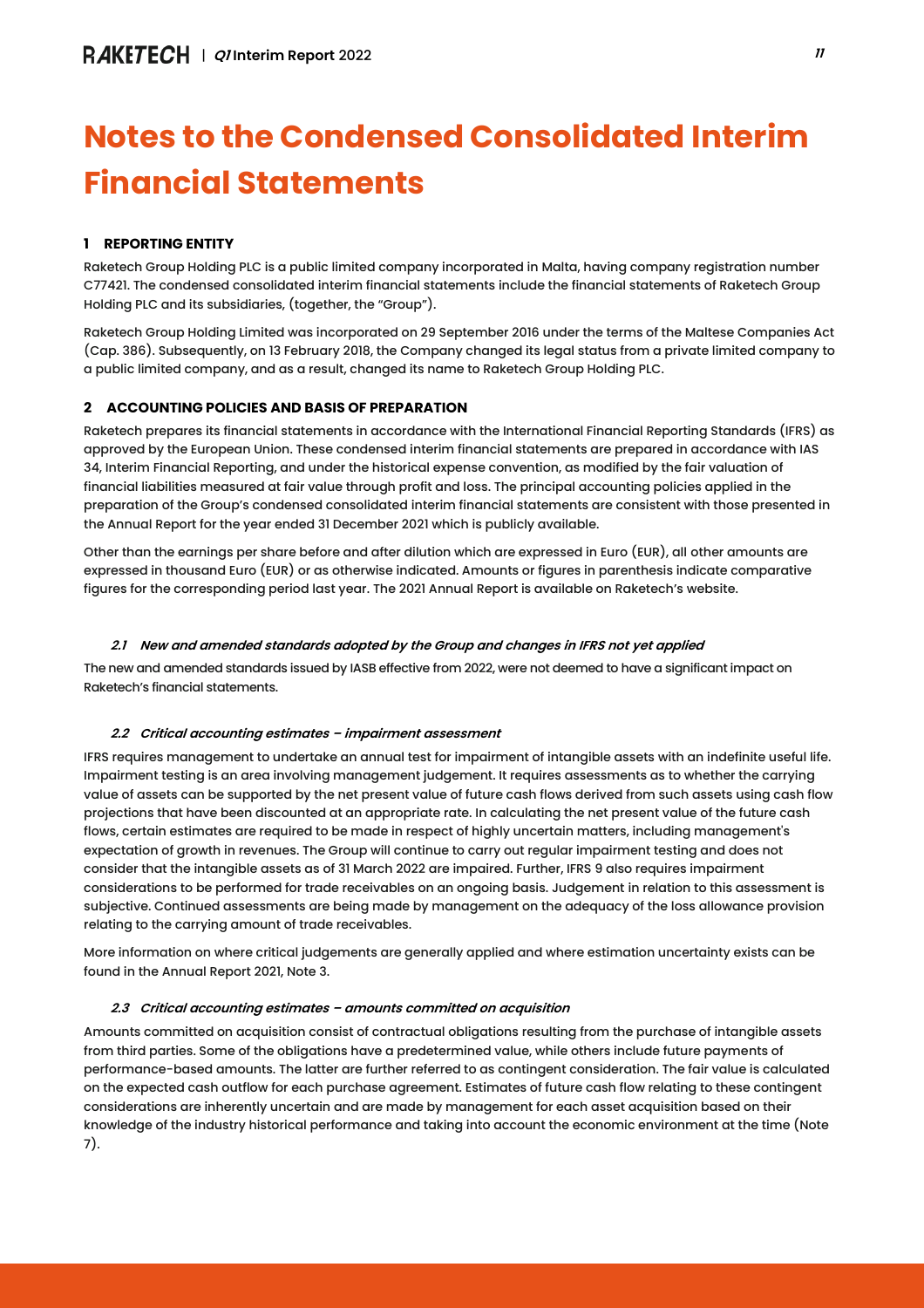## *2.4 Working capital deficiency*

During the quarter, Raketech has operated with a with positive operating cash inflows. As at 31 March 2022, the Group is in a net current liability position of EUR 24.3 million, with EUR 2.2 million representing shares that are pending issuance. During 2022, the Group continued to honour all of its existing obligations (including the settlement of earn-outs) and no amounts were deferred beyond the payment terms. Further, the Group expects the working capital deficiency position to continue to improve as a result of the projected quarterly positive cash generation for the rest of the year in combination with considering refinancing options, including the possibility of extending the existing facility amounting to EUR 15 million (Note 6) by another twelve-month term. Discussions with Avida Finans AB, the lender, are under way and are expected to be completed during Q2 2022. The Group has complied with the financial covenants of its credit facility during the reporting period.

#### **3 REVENUES**

The Group targets end-users and generates revenue by driving traffic through various channels to generate customer leads for its business partners. All revenue generated via acquisitions and through the different marketing methodologies is categorised as one revenue segment in line with internal management reporting. The Group plans to continue revisiting this assessment taking into account recent acquisitions.

The revenue for Raketech in the respective periods in 2022 and 2021 is further analysed as follows:

| EUR thousands                        | Jan-Mar | Jan-Mar                      |        | Jan-Dec |
|--------------------------------------|---------|------------------------------|--------|---------|
|                                      | 2022    | 2021                         | Change | 2021    |
| Revenue                              | 12,694  | 8,279                        | 53.3%  | 38,512  |
| Commissions <sup>1</sup>             | 8,810   | 6,910                        | 27.5%  | 31,332  |
| Flat fees                            | 1.797   | 1,369                        | 31.2%  | 6,403   |
| Betting tips and subscription income | 2,087   | $\qquad \qquad \blacksquare$ | 100%   | 777     |

*<sup>1</sup> The total amount of commissions includes revenue from Rapidi, which is classified as revenue share.*

## **4 LEASING**

During the fourth quarter of 2021, the Group entered into a new office lease agreement for the US operations. Raketech has applied IFRS 16, Leasing, using the simplified approach. Accordingly, on 8 November a lease liability and a right-ofuse asset were recognised.

The liability is initially measured at present value of the remaining lease payments discounted using the Group's incremental borrowing rate. The applied rate of 6%, is the rate at which similar borrowing could be obtained from an independent financer under comparable terms and conditions.

From 9 November 2021, the payments related to leasing have been allocated between the lease liability in the statement of financial position and finance cost in the statement of comprehensive income. The finance cost is allocated to each period during the lease period so as to produce a constant periodic rate of interest on the remaining balance of the liability.

| <b>EUR thousands</b>                                                                    | Jan-Mar<br>2022 | Jan-Mar<br>2021 | Jan-Dec<br>2021 |
|-----------------------------------------------------------------------------------------|-----------------|-----------------|-----------------|
| Leasing liability                                                                       |                 |                 |                 |
| Opening balance                                                                         | 333             |                 |                 |
| Discounted using the Group's incremental borrowing rate at 9 November 2021              |                 |                 | 341             |
| Notional interest charge                                                                | 5               |                 |                 |
| Payments <sup>1</sup>                                                                   | (32)            |                 | (19)            |
| Changes in the value of the lease liability due to changes in foreign exchange<br>rates | 6               |                 | 8               |
| Leasing liability as at at the end of the period/year <sup>2</sup>                      | 312             | $\sim$          | 333             |

*<sup>1</sup> Payments relate to rental costs replaced by notional interest and amortisation.*

*<sup>2</sup> Of the total leasing liability of EUR 312 thousand, EUR 182 thousand is long term and EUR 130 thousand is short term lease liabilities.*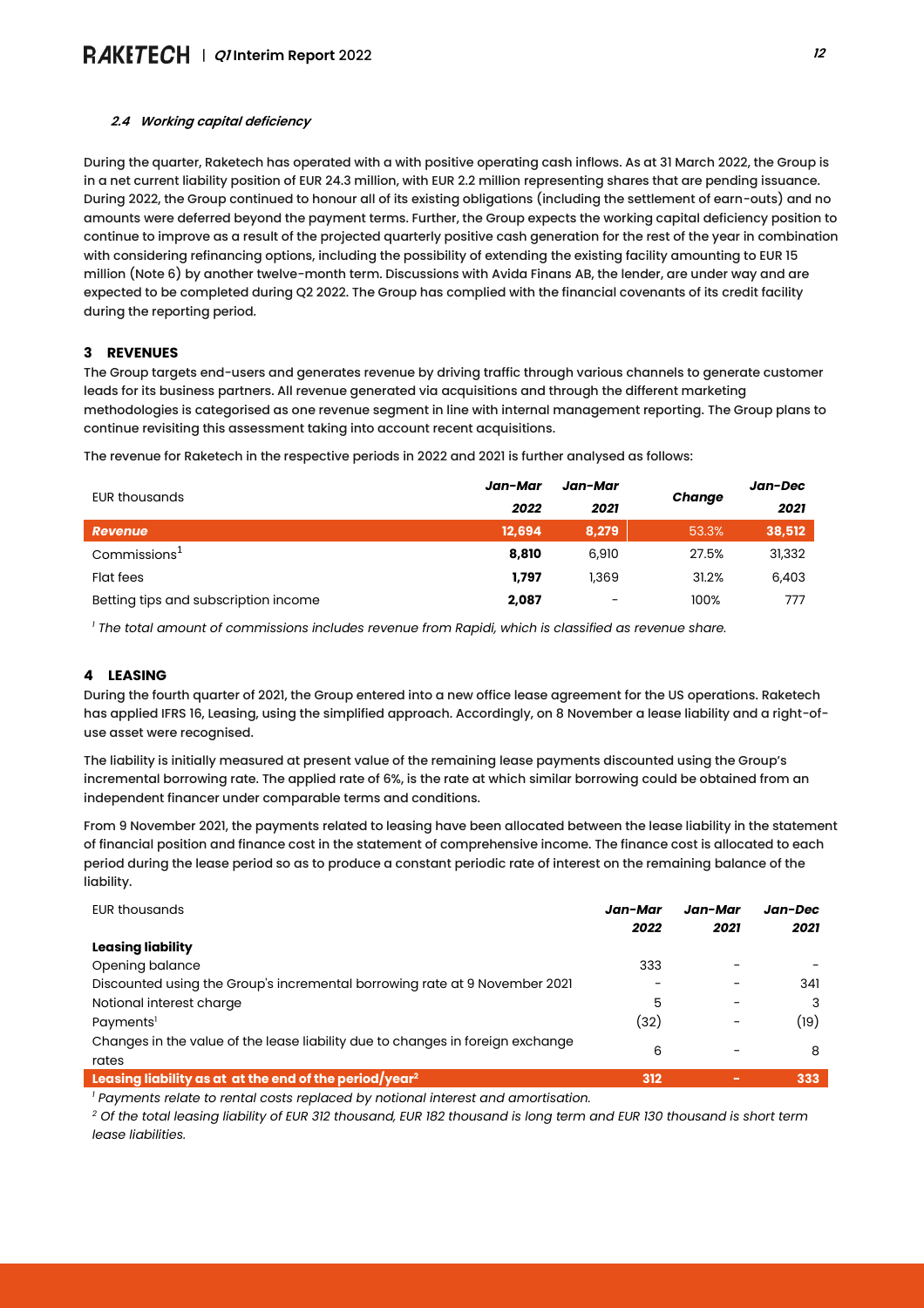EUR thousands

| Right-of-use asset                                                                      |      |        |     |
|-----------------------------------------------------------------------------------------|------|--------|-----|
| Opening balance                                                                         | 324  |        |     |
| Right-of-use asset at 9 November 2021                                                   |      |        | 341 |
| Amortisation charge                                                                     | (30) |        | 17) |
| Changes in the value of the lease liability due to changes in foreign exchange<br>rates | 15   |        |     |
| Right-of-use asset as at 31 December 2021                                               | 309  | $\sim$ | 324 |

#### **5 INTANGIBLE ASSETS**

Assets that have been identified as having a definite lifetime value are amortised between 3-5 years. For impairment testing, assets are grouped together into the smallest group of assets that generates cash inflows from continuing use that are largely independent of the cash inflows of other assets or cash-generating units ('CGUs'). The recoverable amount of an asset or CGU is the greater of its value in use and its fair value less costs to sell. Value in use is based on the estimated future cash flows discounted to their present value using a pre-tax discount rate that reflects current market assessments of the time value of money and the risks specific to the asset or CGU. Management has concluded that the acquired assets are a single cash-generating unit for the purposes of IAS 36. This conclusion is based on the fact that the Group monitors and manages its operations as one business unit. The Group plans to continue revisiting this assessment taking into account recent acquisitions. For further description, please refer to the Annual Report Note 15.

| <b>EUR thousands</b>                                                | <b>Domains</b><br>and<br>websites | <b>Player</b><br>databases | <b>Other</b><br><i>intellectual</i><br>property | <b>Technical</b><br>platform | <b>Software</b> | <b>Goodwill</b>          | <b>Total</b>   |
|---------------------------------------------------------------------|-----------------------------------|----------------------------|-------------------------------------------------|------------------------------|-----------------|--------------------------|----------------|
| Cost at I January 2022<br>Additions (including                      | 110,803                           | 10,992                     | 18,377                                          | 1.062                        | 562             | 4,223                    | 146,019        |
| adjustments arising as a<br>result<br>of a change in estimates)     | 88                                | 6                          | (48)                                            |                              |                 |                          | 46             |
| Capitalised expenditure                                             | $\overline{\phantom{a}}$          | -                          |                                                 | 192                          |                 |                          | 192            |
| <b>Exchange differences</b>                                         | 347                               | 21                         |                                                 | $\overline{\phantom{a}}$     | -               | 61                       | 429            |
| Cost as at 31 March 2022                                            | 111,238                           | 11,019                     | 18,329                                          | 1,254                        | 562             | 4,284                    | 146,686        |
| Accumulated<br>amortisation and<br>impairment I January<br>2022     | (40)                              | (6, 224)                   | (10, 883)                                       | (389)                        | (522)           | (344)                    | (18, 402)      |
| Amortisation charge<br><b>Exchange differences</b>                  | $\overline{\phantom{0}}$          | (598)<br>(1)               | (1,162)                                         | (53)                         | (20)            | $\overline{\phantom{a}}$ | (1,833)<br>(1) |
| <b>Amortisation and</b><br>impairment as at 31<br><b>March 2022</b> | (40)                              | (6, 823)                   | (12, 045)                                       | (442)                        | (542)           | (344)                    | (20, 236)      |
|                                                                     |                                   |                            |                                                 |                              |                 |                          |                |
| <b>Carrying amount as at 31</b><br><b>March 2022</b>                | 111,198                           | 4,196                      | 6,284                                           | 812                          | 20              | 3,940                    | 126,450        |
| Carrying amount as at 31<br><b>March 2021</b>                       | 70,947                            | 3,014                      | 8,312                                           | 832                          | 99              | 286                      | 83,490         |

As already disclosed in Note 2, the Group's conclusion is that the recoverable amount is in excess of the intangible assets carrying amount. The assessment includes cash flows projections reflecting actual income over current period, expected cash flows going forward, growth rate and a pre-tax discount rate, which is based on the Group's pre-tax weighted average cost of capital. The directors are satisfied that the judgments made are appropriate to the circumstances relevant to these assets and their cash-generation.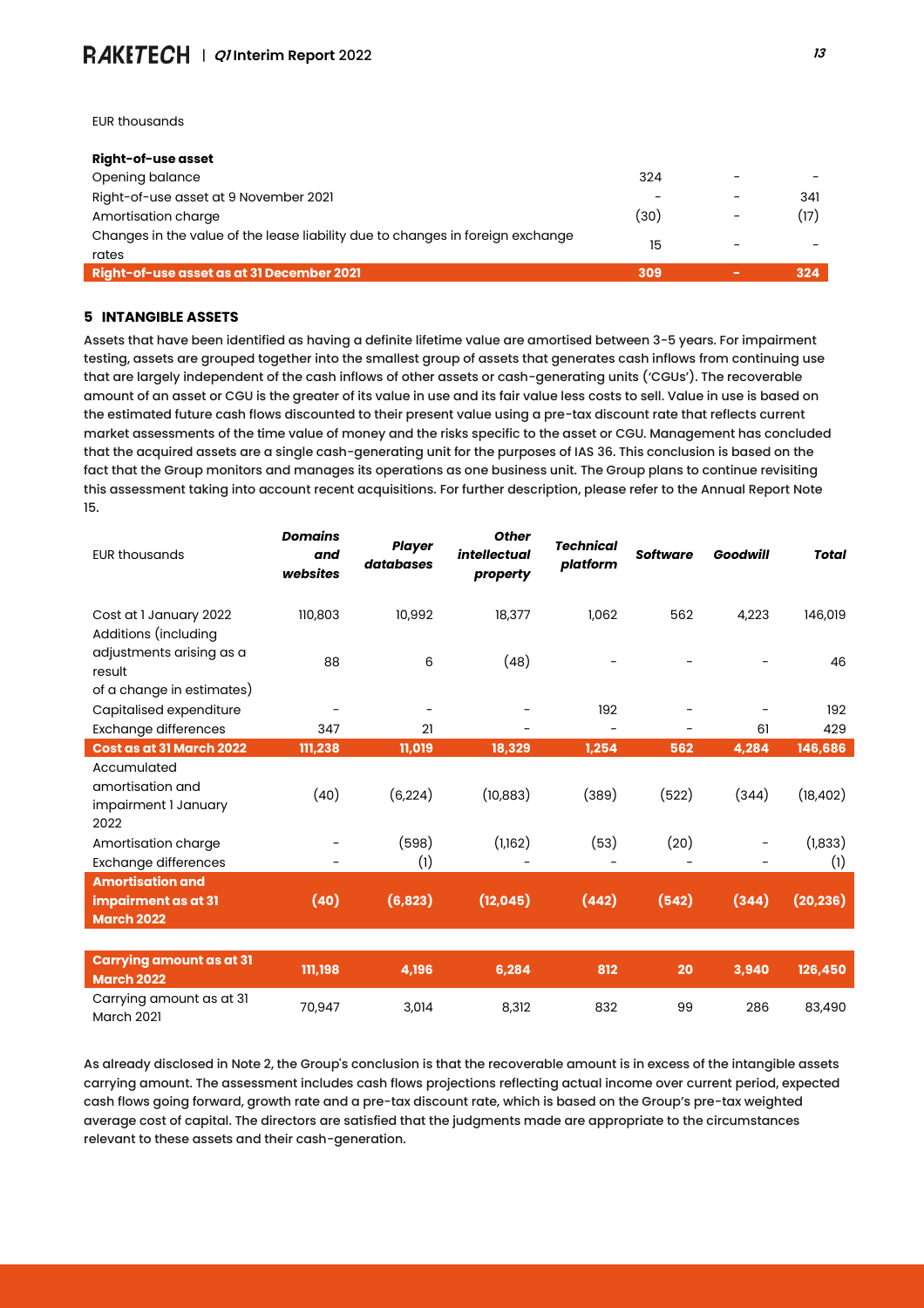#### **6 BORROWINGS**

In July 2021, Raketech entered into an agreement with Avida Finans AB for a one-year revolving credit facility of EUR 15.0 million with an interest rate of 4.25%. The credit facility with Avida Finans AB replaced the previous facility with Swedbank. The credit facility with Avida Finans AB includes an extension option and can thus be renewed for another twelve-month term from its first date of utilisation subject to certain conditions. As of 31 December 2021, the utilised credit amounts to EUR 15.0 million (EUR 0.0 million). The contractual terms of the new revolving credit facility with Avida Finans AB required Raketech Holding PLC to pledge its entire shareholding in Raketech Group Limited to the lender as collateral.

#### **7 AMOUNTS COMMITTED ON ACQUISITION**

Amounts committed on acquisitions consist of contractual obligations resulting from acquisitions of intangible assets from third parties. Some of the obligations have a predetermined value, while others include future payments of performance-based amounts. The latter are further referred to as contingent consideration. This contingent consideration is measured at fair value and is included in Level 3 of the fair value hierarchy. The fair value is determined on the date of purchase and subsequently, at each reporting date, by calculating the expected cash outflow on each purchase agreement.

| <b>EUR thousands</b>                                                                          | Jan-Mar  | Jan-Mar | Jan-Dec |
|-----------------------------------------------------------------------------------------------|----------|---------|---------|
|                                                                                               | 2022     | 2021    | 2021    |
|                                                                                               |          |         |         |
| Opening balance                                                                               | 32,924   | 14,592  | 14,592  |
| Acquisitions during the period/year                                                           |          |         | 14,195  |
| Settlements/setoffs                                                                           | (5, 485) | (2,668) | (7,237) |
| Notional interest charge                                                                      | 408      | 231     | 1,055   |
| Adjustments arising as a result of a change in estimates and<br>foreign currency translations | 186      | 4,037   | 10,319  |
| <b>Closing balance</b>                                                                        | 28,033   | 16,192  | 32,924  |

The earn-out condition related to Infinileads S.L. is capped up to a maximum of EUR 4 million up until 31 July 2023. Management's best estimate of the total contingent consideration for these assets amounted to EUR 1.7 million as of 31 March 2022.

The earn-out related to A.T.S. Consultants Inc's assets, which is denominated in USD, is capped up to a maximum of EUR 13.2 million up until 31 December 2024. Management's best estimate of the total contingent consideration for these assets amounted to EUR 7.9 million as of 31 March 2022. Included in the additional amounts committed on acquisition, is a deferred consideration of EUR 0.9 million payable by June 2022 and a pending issuance of shares valued at EUR 2.2 million.

The earn-out condition related to Lead Republik Ltd is uncapped and based on its performance up until 28 February 2022. The total contingent consideration for these assets amounted to EUR 0.1 million (EUR 0.5 million) and is payable in the second quarter of 2022.

The earn-out condition relating to Casumba is uncapped, based on future performance up until 31 July 2024. Management's best estimate of the total contingent consideration for these assets amounted to EUR 10.1 million (EUR 8.6 million) net of payments amounting to EUR 2.0 million (EUR 1.3 million) as of 31 March 2022.

The contingent consideration related to Casinofeber is uncapped, based on future performance up until 28 February 2023. Management's best estimate of the total contingent consideration for these assets amounted to EUR 5.1 million (EUR 7.0 million) net of payments amounting to EUR 1.2 million (EUR 1.3 million) as of 31 March 2022.

Other than the increase in the contingent consideration for Lead Republik amounting to EUR 0.1 million which was recognised in the condensed consolidated interim statement of comprehensive income as Revaluation of financial liabilities at fair value through profit or loss during 2021, the remaining contingent consideration has been recognised in the condensed consolidated interim statement of financial position according to management's best estimate. Future revisions to the A.T.S. Consultants earn-out will also be reflected within the condensed consolidated interim statement of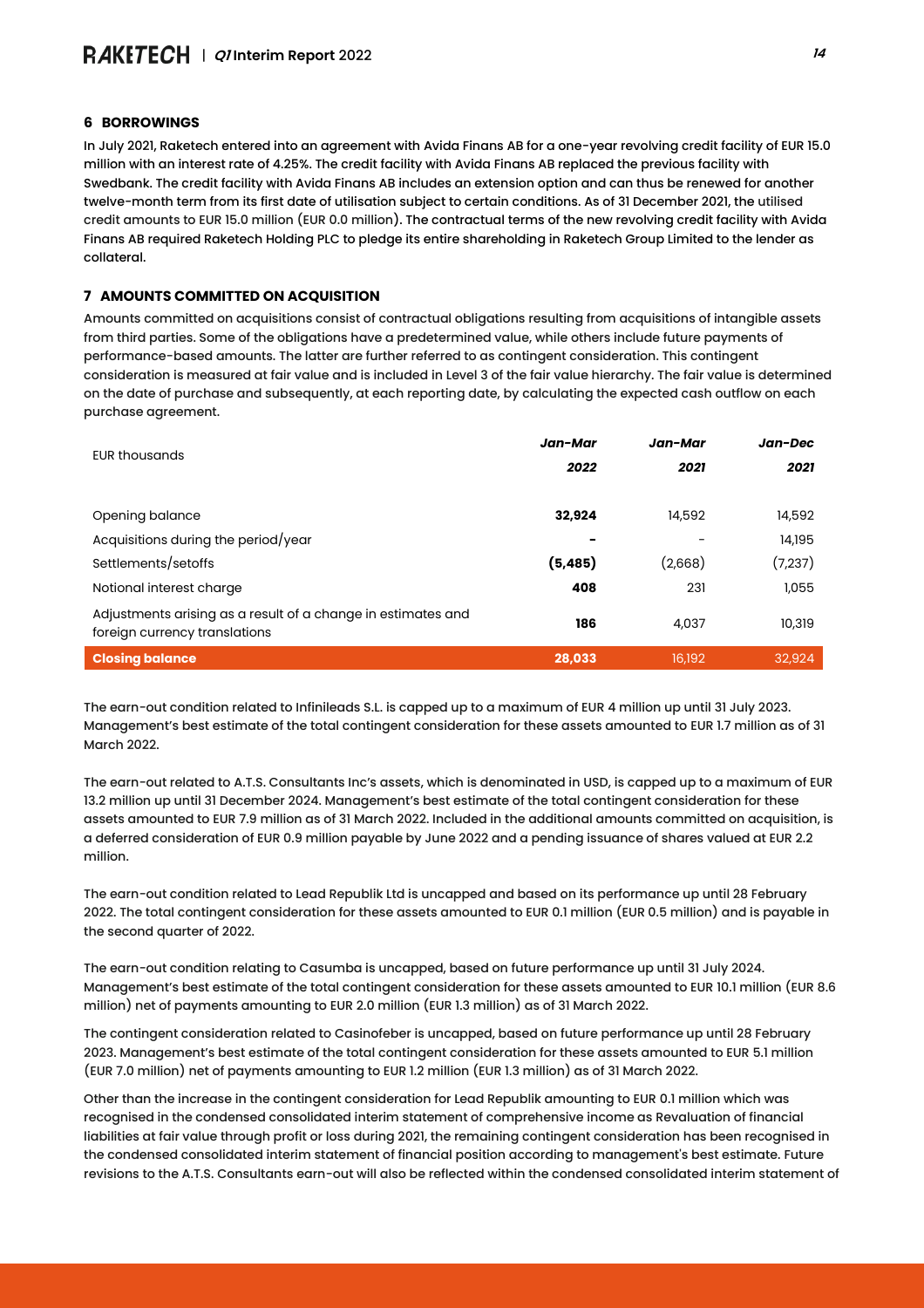comprehensive income as a result of this acquisition having been deemed to be business combinations under IFRS 3. The change in estimates according to the table above is related to contingent consideration for Casinofeber, Casumba and Infinileads.

The adjustment to reflect the total impact of discounting in the condensed consolidated interim statement of financial position, amounted to EUR 0.4 million (EUR 0.2 million) by the end of the period. Of the amounts recognised in the condensed consolidated interim statement of financial position at 31 March 2022, EUR 15.2 million is considered to fall due for payment within less than 12 months from the end of the reporting period. The current debt will be mainly settled through expected cash generation during 2022. As at 31 March 2022, amounts committed on acquisition amounted to EUR 28.0 million, of which EUR 0.9 million are fixed, EUR 2.2 million are pending a share issuance and the rest are contingent considerations.

## **8 RELATED PARTY TRANSACTIONS**

In view of its shareholding structure, the Group has no ultimate controlling party. All companies forming part of the Group and other entities under common control are considered by the directors to be related parties.

The following transactions were carried out with related parties during the respective periods:

| <b>EUR thousands</b>                                                                                                                             | Jan-Mar | Jan-Mar | Jan-Dec |
|--------------------------------------------------------------------------------------------------------------------------------------------------|---------|---------|---------|
|                                                                                                                                                  | 2022    | 2021    | 2021    |
|                                                                                                                                                  |         |         |         |
| Revenue                                                                                                                                          | 225     | 337     | 1,213   |
| <b>Expenses</b>                                                                                                                                  |         |         |         |
| Compensation (including salaries, consultancy fees and<br>recharges by a related entity) including fees to executive<br>management and directors | 459     | 675     | 2,254   |
| Amounts owed to related parties (including accruals)                                                                                             | 74      | 104     | 19      |
|                                                                                                                                                  |         |         |         |
| <b>Amounts owed by related parties</b>                                                                                                           | 66      | 103     | 104     |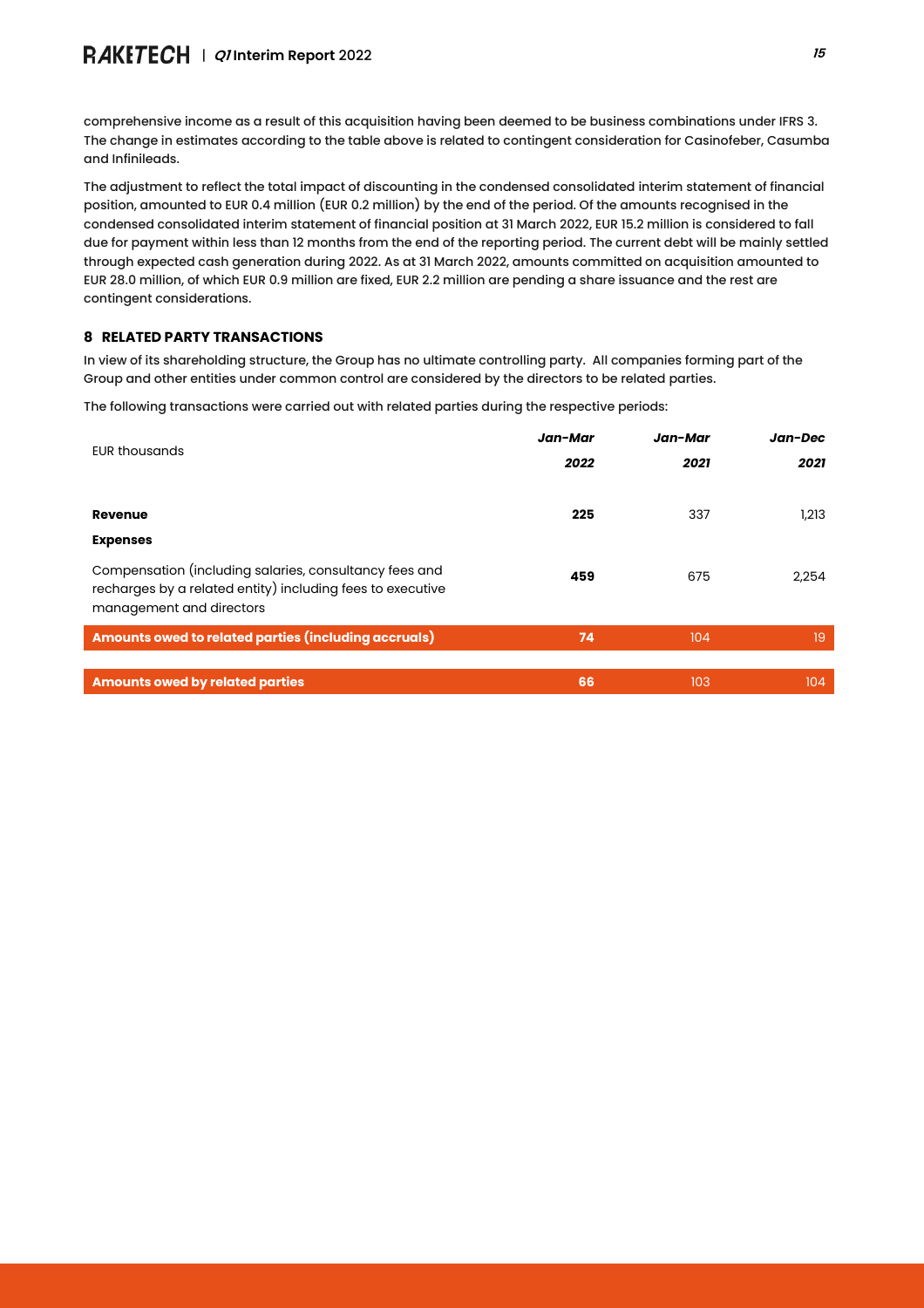# **Condensed Interim Statement of Comprehensive Income – Parent Company**

| <b>EUR thousands</b>                                   | Jan-Mar | Jan-Mar | Jan-Dec |
|--------------------------------------------------------|---------|---------|---------|
|                                                        | 2022    | 2021    | 2021    |
|                                                        |         |         |         |
| <b>Total Revenue</b>                                   |         |         | 557     |
|                                                        |         |         |         |
| Employee benefit expense                               | (128)   | (205)   | (515)   |
| Other operating expenses                               | (43)    | (13)    | (304)   |
| <b>Total operating expenses</b>                        | (171)   | (218)   | (819)   |
|                                                        |         |         |         |
| <b>Operating loss</b>                                  | (171)   | (218)   | (262)   |
| Finance income                                         |         |         | 496     |
| Finance costs                                          | (252)   | (76)    | (436)   |
| Loss for the period/year - total comprehensive expense | (423)   | (294)   | (202)   |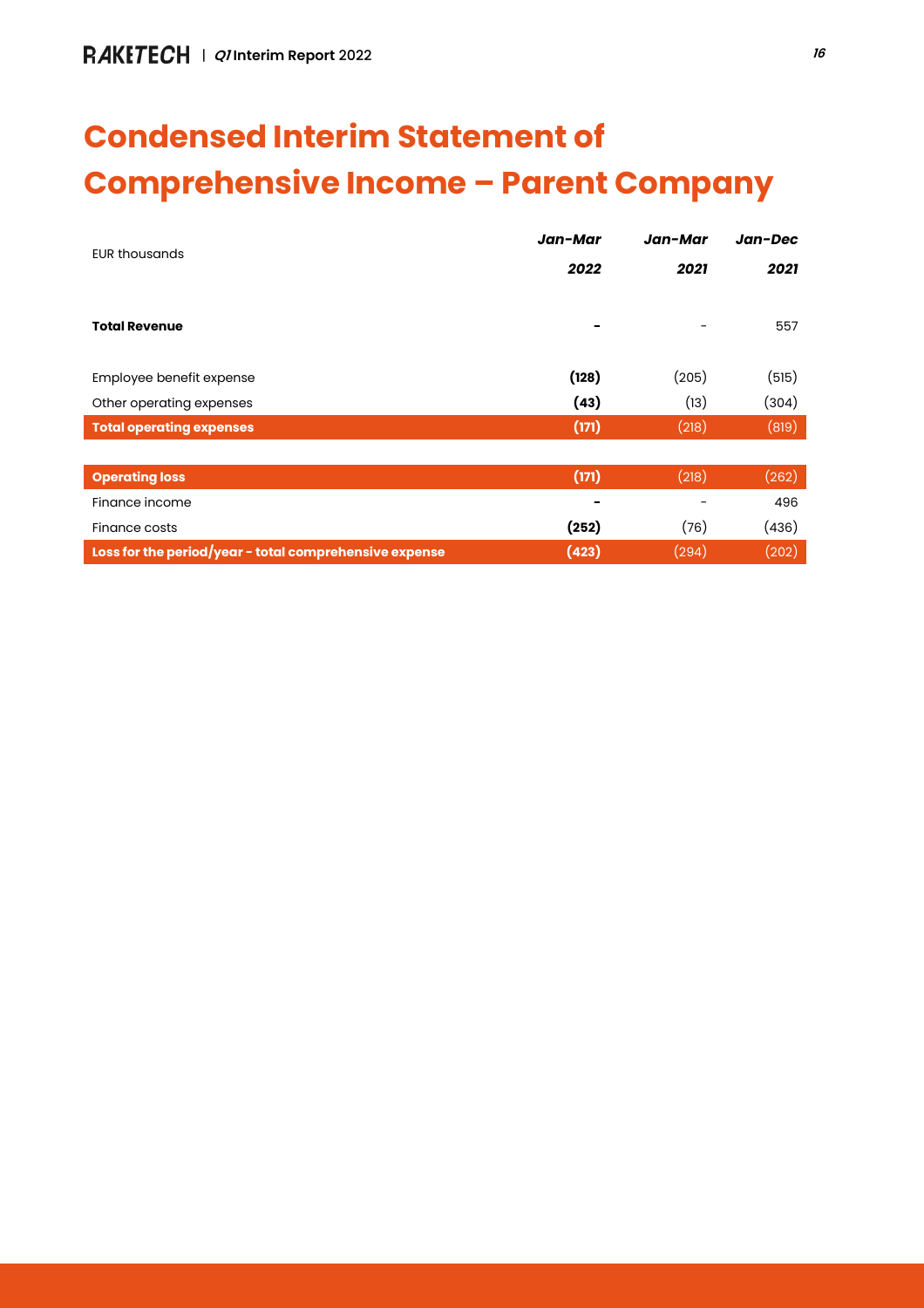## **Condensed Interim Statement of Financial Position – Parent Company**

| <b>EUR thousands</b>                 | <b>Note</b> | Mar-2022 | <b>Mar-2021</b>              | Dec-2021 |
|--------------------------------------|-------------|----------|------------------------------|----------|
|                                      |             |          |                              |          |
| <b>Assets</b>                        |             |          |                              |          |
| Non - current assets                 |             |          |                              |          |
| Investment in subsidiaries           |             | 12,363   | 3,152                        | 12,363   |
| Trade and other receivables          |             | 37,707   | 37,699                       | 37,977   |
| Loan Receivable from a subsidiary    |             | 15,000   |                              | 15,000   |
| <b>Total non-current assets</b>      |             | 65,070   | 40,851                       | 65,340   |
| <b>Current assets</b>                |             |          |                              |          |
| Trade and other receivables          |             | ı        |                              | 215      |
| Cash and cash equivalents            |             | 68       | 70                           | 68       |
| <b>Total current assets</b>          |             | 69       | 70                           | 283      |
| <b>TOTAL ASSETS</b>                  |             | 65,139   | 40,921                       | 65,623   |
|                                      |             |          |                              |          |
| <b>Equity &amp; Liabilities</b>      |             |          |                              |          |
| <b>Equity</b>                        |             |          |                              |          |
| Share capital                        |             | 83       | 75                           | 83       |
| Share premium                        |             | 48,595   | 41,603                       | 48,595   |
| Other reserves                       |             | (155)    | (310)                        | (204)    |
| <b>Accumulated losses</b>            |             | (870)    | (466)                        | (448)    |
| <b>Total Equity</b>                  |             | 47,653   | 40,902                       | 48,026   |
| <b>Liabilities</b>                   |             |          |                              |          |
| Non-current liabilities              |             |          |                              |          |
| Deferred Tax Liability               |             |          |                              | 86       |
| <b>Total non-current liabilities</b> |             |          |                              | 86       |
| <b>Current liabilities</b>           |             |          |                              |          |
| <b>Borrowings</b>                    |             | 14,834   |                              | 14,741   |
| Amounts committed on acquisition     | 7           | 2,210    |                              | 2,210    |
| Trade and other payables             |             | 442      | 19                           | 346      |
| <b>Current tax liabilities</b>       |             |          | $\qquad \qquad \blacksquare$ | 214      |
| <b>Total current liabilities</b>     |             | 17,486   | 19                           | 17,511   |
| <b>Total liabilities</b>             |             | 17,486   | 19                           | 17,597   |
| <b>TOTAL EQUITY AND LIABILITIES</b>  |             | 65,139   | 40,921                       | 65,623   |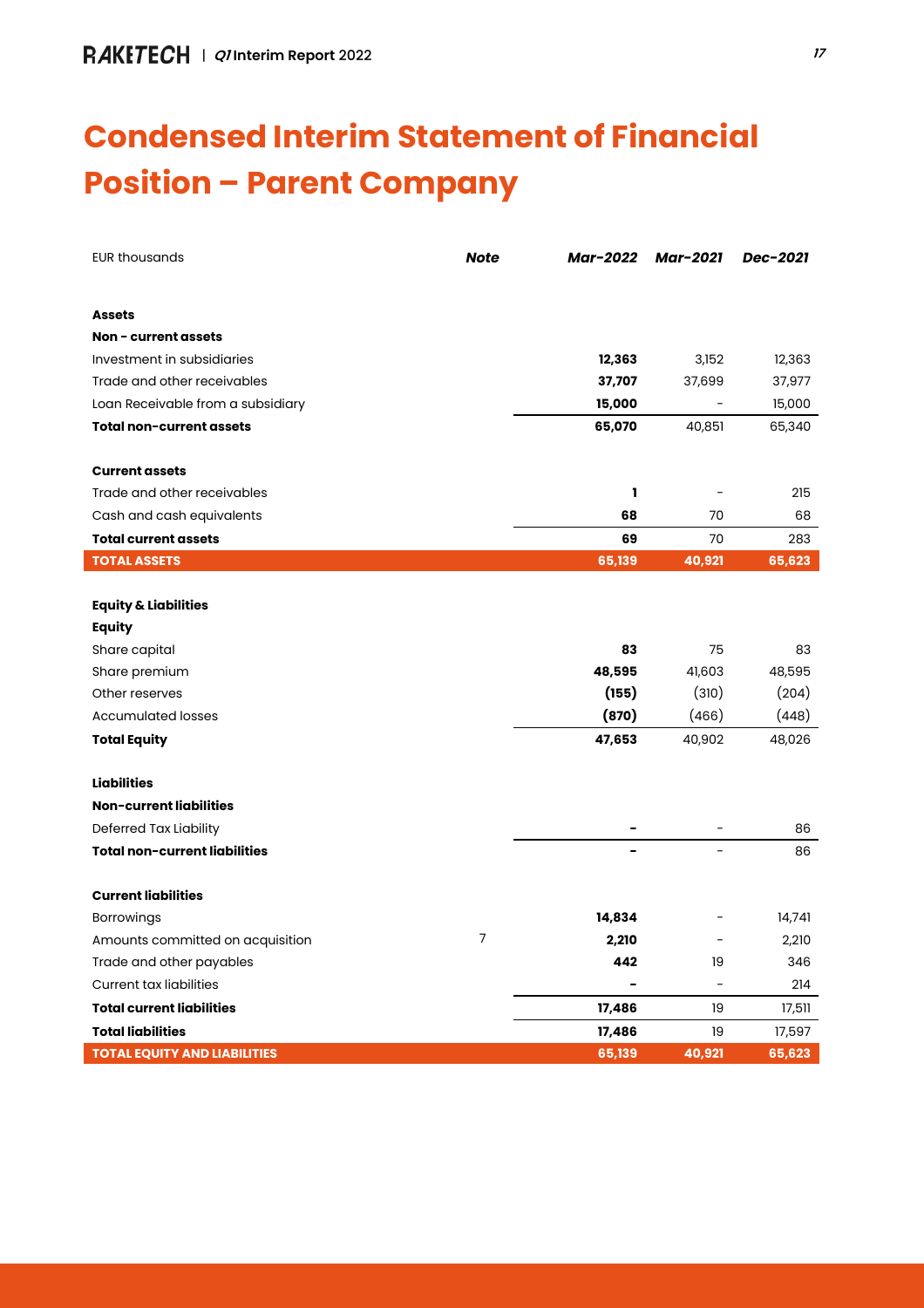## **Assurance**

The Board of Directors and the CEO affirm that this report provides an accurate overview of the operations, financial position and performance of the Group and the Parent Company, and describes the significant risks and uncertainties faced by the Group.

Malta, 11 May 2022

**OSKAR MÜHLBACH**

*CEO*

**ULRIK BENGTSSON** *Chairman of the Board* **JOHAN SVENSSON** *Board member*

**MAGNUS GOTTÅS** *Board member*

**FREDRIK SVEDERMAN** *Board member*

**ERIK SKARP** *Board member* **ANNIKA BILLBERG** *Board member*

Presentation for investors, analysts and the media: CEO Oskar Mühlbach and CFO Måns Svalborn will present the report and answer questions at 09.00 a.m. CET on 11 May 2022.

The presentation will be held in English and can be followed online via[: https://tv.streamfabriken.com/raketech-q1-2022](https://tv.streamfabriken.com/raketech-q1-2022)

To participate in the call, please dial:

+46 850 558 352 (SE) +44 333 300 9262 (UK) +1 646 722 4904 (US)

This information is such that Raketech Group Holding PLC is required to publish under the EU Market Abuse Regulation. The information was submitted under the auspices of the above contact person for publication at 8.00 a.m. CET on 11 May 2022.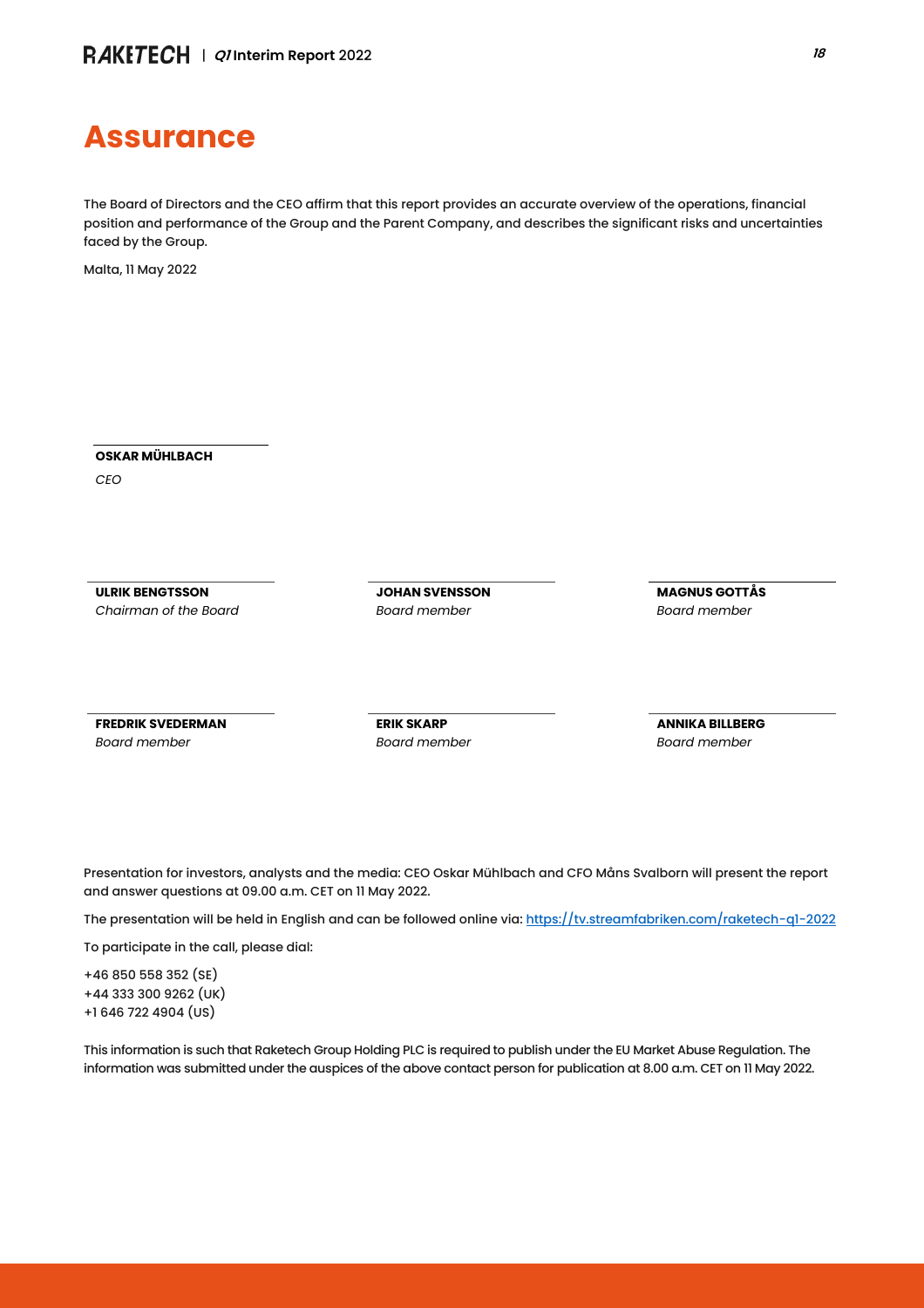## **Definitions of Alternative Performance Measures**

Unless defined otherwise in this report, the terms below have the following definitions:

| <b>ADJUSTED EBITDA</b>               | EBITDA adjusted for non-recurring costs                                                                                                                                                                              |
|--------------------------------------|----------------------------------------------------------------------------------------------------------------------------------------------------------------------------------------------------------------------|
| <b>ADJUSTED EBITDA MARGIN</b>        | Adjusted EBITDA as a percentage of total revenue for the period/year                                                                                                                                                 |
| <b>ADJUSTED OPERATING MARGIN</b>     | Operating margin adjusted for non-recurring costs                                                                                                                                                                    |
| <b>ADJUSTED OPERATING PROFIT</b>     | Operating profit adjusted for non-recurring costs                                                                                                                                                                    |
| <b>EBITDA</b>                        | Operating profit before depreciation, amortisation and impairment                                                                                                                                                    |
| <b>EBITDA MARGIN</b>                 | EBITDA as a percentage of revenue for the period/year                                                                                                                                                                |
| <b>LTM</b>                           | Last twelve months                                                                                                                                                                                                   |
| <b>NDC (NEW DEPOSITING CUSTOMER)</b> | A new customer placing a first deposit on a partners' website                                                                                                                                                        |
| <b>NET DEBT-TO-ADJUSTED EBITDA</b>   | Net interest-bearing debt at the end of the period/year in relation to<br>adjusted LTM EBITDA                                                                                                                        |
| <b>NET INTEREST-BEARING DEBT</b>     | Interest-bearing debt at the end of the period/year, excluding earn-outs<br>from acquisitions, minus cash and cash equivalents at the end of the<br>period/year                                                      |
| <b>OPERATING MARGIN</b>              | Operating profit as a percentage of revenue for the period/year                                                                                                                                                      |
| <b>OPERATING PROFIT</b>              | Profit before financial items and taxes                                                                                                                                                                              |
| <b>ORGANIC GROWTH</b>                | Revenue growth rate adjusted for acquired portfolios and products.<br>Organic growth includes the growth in existing products and the revenue<br>growth related to acquired portfolios and products post acquisition |
| <b>REVENUE GROWTH</b>                | Increase in revenue compared to the previous accounting period/year as<br>a percentage of revenue in the previous accounting period/year                                                                             |
| <b>TRAFFIC</b>                       | Relates to the number of visitors/users of Raketech's assets                                                                                                                                                         |